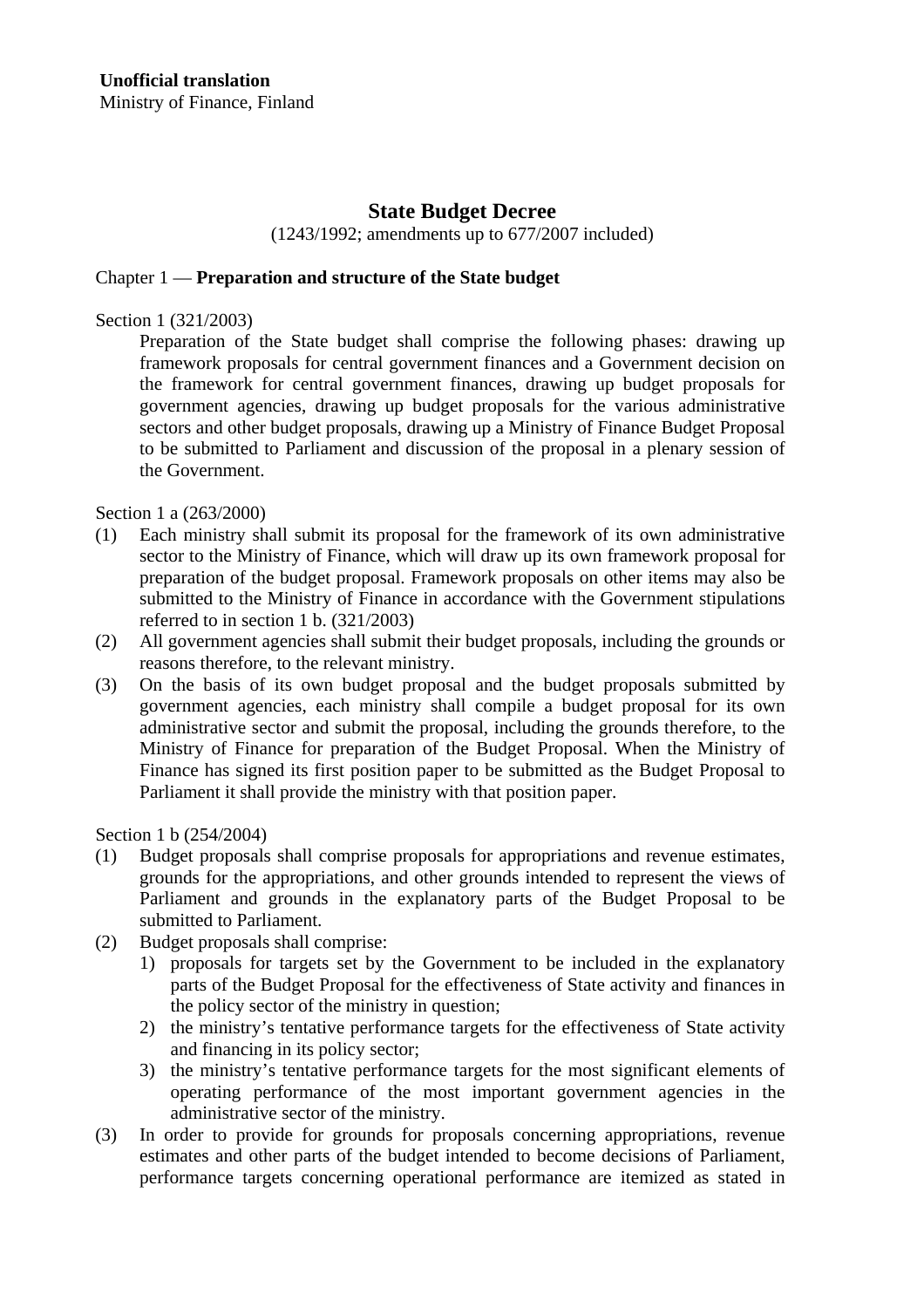section 65 into targets concerning operational efficiency, outputs and quality management, and, as needed, management and development of human resources. Whenever possible, indicators are used in presenting the performance targets. As needed indicators are supplemented with qualitative targets.

(4) Proposals for spending limits in central government finances, including the grounds therefore, and budget proposals including the grounds therefore, must be drawn up in compliance with the deadlines and other regulations set by the Government and the Ministry of Finance.

Section 2

- (1) If it is essential to amend an approved budget, the ministry concerned shall submit its proposal for additions and amendments to the budget, including the grounds therefore, to the Ministry of Finance for preparation of a supplementary budget proposal to be submitted to Parliament. (263/2000)
- (2) What is stipulated in this decree on the State budget applies to the supplementary budget as applicable.

Section 3

(1) The budget classifies State revenues by type into the following main titles: Taxes and other revenue of a fiscal character

 Revenues from operations for which charges are levied and other miscellaneous revenues

Interest and profit entered as revenue

Loans

- (2) The revenues are entered in these main titles as follows:
	- 1) under taxes and other revenue of a fiscal character: taxes levied on the basis of income and wealth, taxes and charges levied on the basis of turnover, taxes and charges levied on the basis of import and export, excise duties and other taxes and revenues of a fiscal character;
	- 2) under revenues from operations for which charges are levied and other miscellaneous revenues: revenue from the sale of goods and services by government agencies, and from the sale of assets in their possession; payments levied on unincorporated State enterprises, as specified in the State Enterprise Act (1185/2002), hereafter referred to as enterprises, on benefits and compensation paid centrally to the personnel of an enterprise; and other miscellaneous revenues; (677/2007)
	- 3) under interest and profit entered as revenue: interest revenues, index and exchange rate compensations, dividends, a proportion of the profit made by the State monetary institution and profit made by unincorporated State enterprises and entered as revenue; and
	- 4) under loans: loans repaid to the government and government borrowing.
- (3) Subsection 3 repealed by Decree 254/2004.

Section 4 (321/2003)

 The budget classifies expenditure under the following main divisions: Parliament President of the Republic Government Ministry of Foreign Affairs administrative sector Ministry of Justice administrative sector Ministry of the Interior administrative sector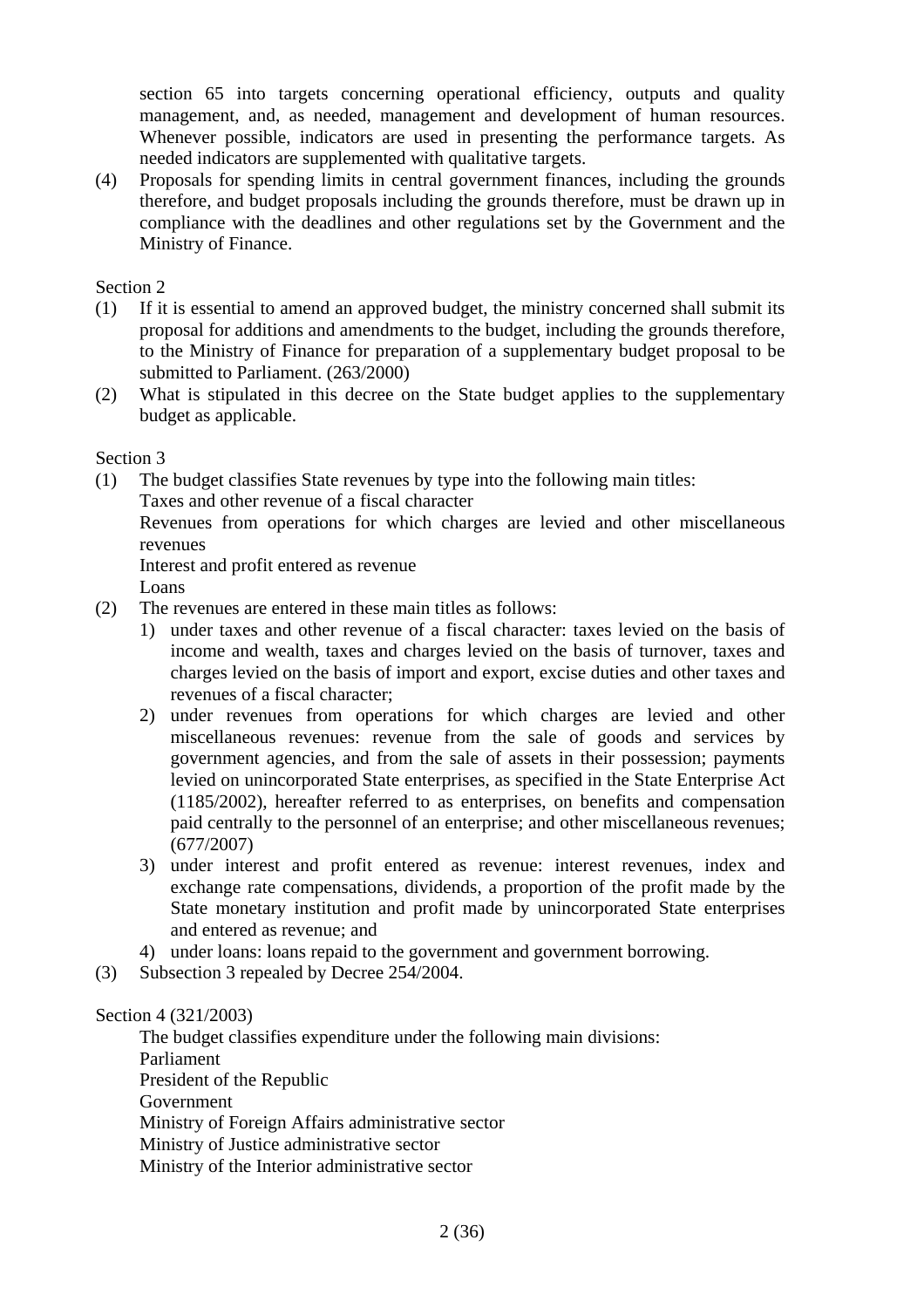Ministry of Defence administrative sector Ministry of Finance administrative sector Ministry of Education administrative sector Ministry of Agriculture and Forestry administrative sector Ministry of Transport and Communications administrative sector Ministry of Trade and Industry administrative sector Ministry of Social Affairs and Health administrative sector Ministry of Labour administrative sector Ministry of the Environment administrative sector Interest on State debt Reduction of State debt

# Section 5

- (1) Expenditure in the budget is classified under budgetary items according to the objective or the nature of the expenditure.
- (2) Appropriations budgeted by objective are intended to be used for all regular expenditure arising from the operations concerned, unless otherwise provided in the budget.
- (3) Expenditure is divided according to type into consumption expenditure, transfer expenditure, investment expenditure and other expenditure. Expenditure is classified in the following manner:
	- 1) under consumption expenditure: salaries to State employees, other remunerations, social security contributions and pension premiums, expenditure on the purchase of goods and services, expenditure on the purchase of defence material, the acquisition costs of all machinery and equipment of minor value or a short lifecycle, and other such expenditure arising from, or in connection with, government operations or related to government operations, unless this should be regarded as transfer or investment expenditure;
	- 2) under transfer expenditure: State subsidies paid to municipalities, other public institutions, business and industry, households and non-profit corporations, government-mediated asset transfers and unilateral asset transfers to extrabudgetary State funds, to the Social Insurance Institution and abroad; (927/1994)
	- 3) under investment expenditure: expenditure on the acquisition of other than defence material, acquisition of machinery and equipment not considered consumption expenditure, expenditure on the construction of buildings, earthworks and water structures, expenditure on the acquisition of securities, land areas and buildings and lending; and
	- 4) under other expenditure: interest on State debt, amortizations on State debt and negative issue premiums and capital losses related to increasing and reducing State debt, expenditure arising from derivatives used to hedge the interest or capital of State debt, and other expenditure not classified under the abovementioned consumption, transfer and investment expenditures. (1054/2000)
- (4) Subsection 4 repealed by Decree 254/2004.

Section 5 a (1175/2002)

- (1) In the budget, revenues or expenditure are allocated to the financial year as stipulated below, unless otherwise provided in the budget.
- (2) The principle for allocating revenues from operations for which charges are levied and other miscellaneous revenues, and consumption, investment and other expenditure is the delivery of the product or rendering of the service or the reception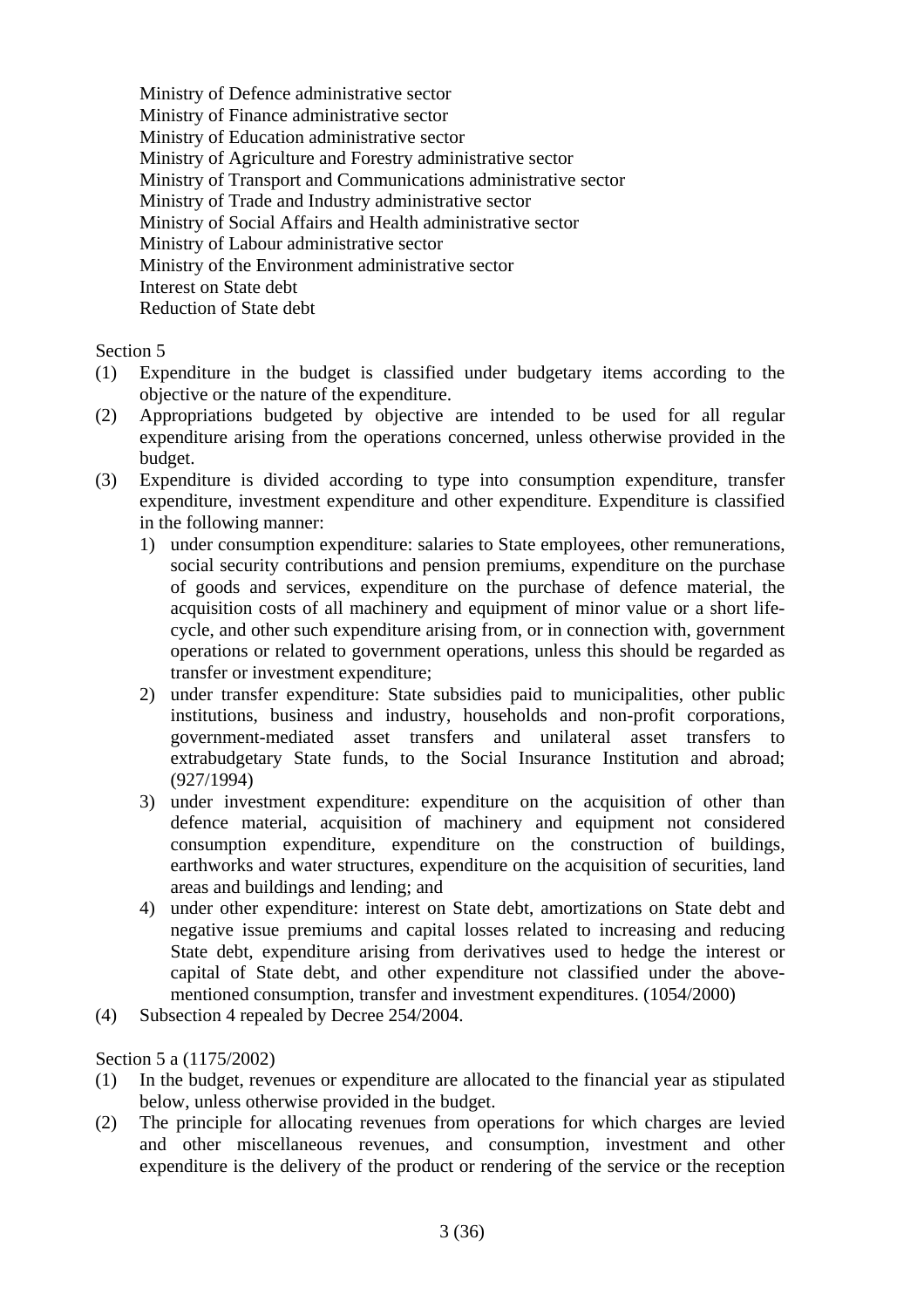of the product or service *(accrual basis)* or the accrual of revenues or expenditure on the basis of provision by law or a commitment made *(basis corresponding to accrual basis)*, unless otherwise provided below. Interest revenues and interest expenditure are allocated to the financial year for which they accrue under provision by law or a commitment made. Minor revenues and expenditure, holiday pay and holiday bonuses of persons employed by the State and revenues and expenditure the amount of which to be accrued on the basis of provision by law or a commitment made cannot be reliably estimated in advance without substantial additional cost before they fall due may also be allocated according to the time of payment *(cash basis)*. (936/2003)

- (3) The principle for allocating transfer expenditure is the making of a decision to grant State subsidy *(decision basis)* or other commitment regarding an item of expenditure *(other commitment basis*). When entitlement to State subsidy or some other payment is based on legislation, and the amount of transfer expenditure to be granted and paid is laid down in detail by law or the amount payable is determined in detail under law *(transfer expenditure prescribed by law),* the principle for allocation is, however, the making of the decision on detailed confirmation of the amount of expenditure payable *(payment decision basis)*. Financing from a European Union Structural Fund and related State financing are allocated on a payment decision or corresponding basis.
- (4) The principle for allocating taxes and other revenue of a fiscal character, dividends, profit made by unincorporated State enterprises entered as revenue and other profit received by the State is a cash basis.
- (5) Amortizations on State debt and negative issue premiums and capital losses related to State debt or its reduction are allocated on a cash basis. Revenues and expenditure arising from derivatives related to the interest and capital of State loans are allocated to the financial year on which they accrue. State loans and positive issue premiums and capital gains related to State debt or its reduction are allocated on a cash basis. (936/2003)
- (6) Loans repayable to the State are allocated on a cash basis.

#### Section 5 b (1175/2002)

- (1) In the budget, expenditure deriving from the acquisition of a product or service, or delivery of a product or rendering of a service, is allocated in full to the financial year during which the product or service is received or delivered.
- (2) Notwithstanding what is provided in subsection 1 above, in the case of revenues accruing from delivery of a product or rendering of a service of significant proportion and consisting of various phases, a proportion equivalent to the phase of delivery or phase of completion of the product or service may be allocated to the financial year as revenue. In such a case, it must be possible to anticipate in a reliable manner the gross margin on the product or service allocated to the financial year.

# Section 6

 The repayment of revenue that has been collected in excess by the State, as far as the receiver is entitled to it, can be included in the budget as a decrease in revenue in the year that the refund is paid if no appropriation for repayments has been made in the budget.

#### Section 7 (677/2007)

Section 7 repealed by Decree 677/2007.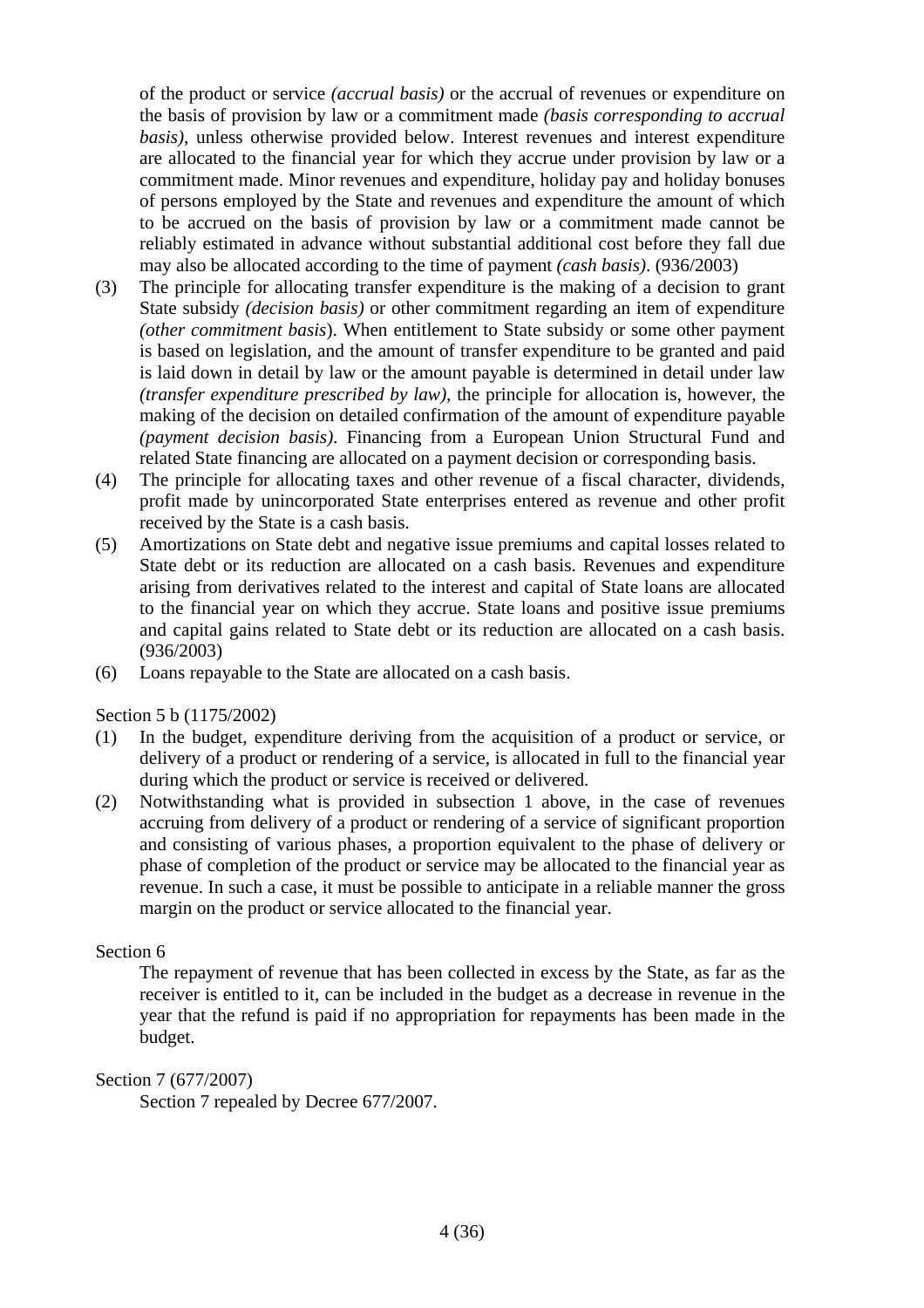# Chapter 2 — **Operational and financial planning**

# Section 8 (254/2004)

The purpose of operational and financial planning is:

- 1) to support performance in government activities and finances;
- 2) to provide grounds for preparation of the framework for central government finances and for the annual central government budget;
- 3) to provide grounds for effectiveness in the policy sectors of the ministries and in the managing and steering of government agencies and likewise in setting performance targets.

# Section 9 (254/2004)

- (1) In addition to State operational and financial planning, the multi-annual operational and financial planning comprises operational and financial planning for the administrative sectors and for the government agencies.
- (2) In addition to targets concerning the future, information on the outturn of implementation and final accounts and the analyses concerning them, and likewise assessments of effects and performance made at stated times must be taken into account in the operational and financial planning.
- (3) As a result of operational and financial planning, government agencies prepare their own operational and financial plans and submit them to the ministries as required by the ministry in question.
- (4) The ministry annually prepares an operational and financial plan for its administrative sector based on the strategies for central government finances and operating policy approved by the Government for the period covered by the operational and financial plan and taking into account the plans of the government agencies referred to in subsection 3. The ministry shall submit the operational and financial plan for its administrative sector to the Ministry of Finance.

Section 10 (254/2004)

- (1) Proposals for the key operational strategies and multi-annual performance targets are included in the operational and financial plans.
- (2) The operational and financial plan for the administrative sector of the ministry comprises plans for the strategies and most important targets, including indicators, concerning the main lines of the policies of the Government and of the ministry and its administrative sector.
- (3) The operational and financial plans are prepared in compliance with the regulations issued by the Government and the Ministry of Finance.

# Chapter 3 — **Implementation of the budget**

Section 11 (254/2004)

- (1) After the approval of the Budget by Parliament, the ministry shall approve the breakdown of budgetary accounts without delay.
- (2) After approval of the Budget by Parliament, the ministry shall approve the most important targets for effectiveness in the policy sector of the ministry and for the operational performance of the administrative sector and of its most important government agencies. Performance targets concerning operational performance shall comprise itemized targets as stated in section 65 for operational efficiency, for output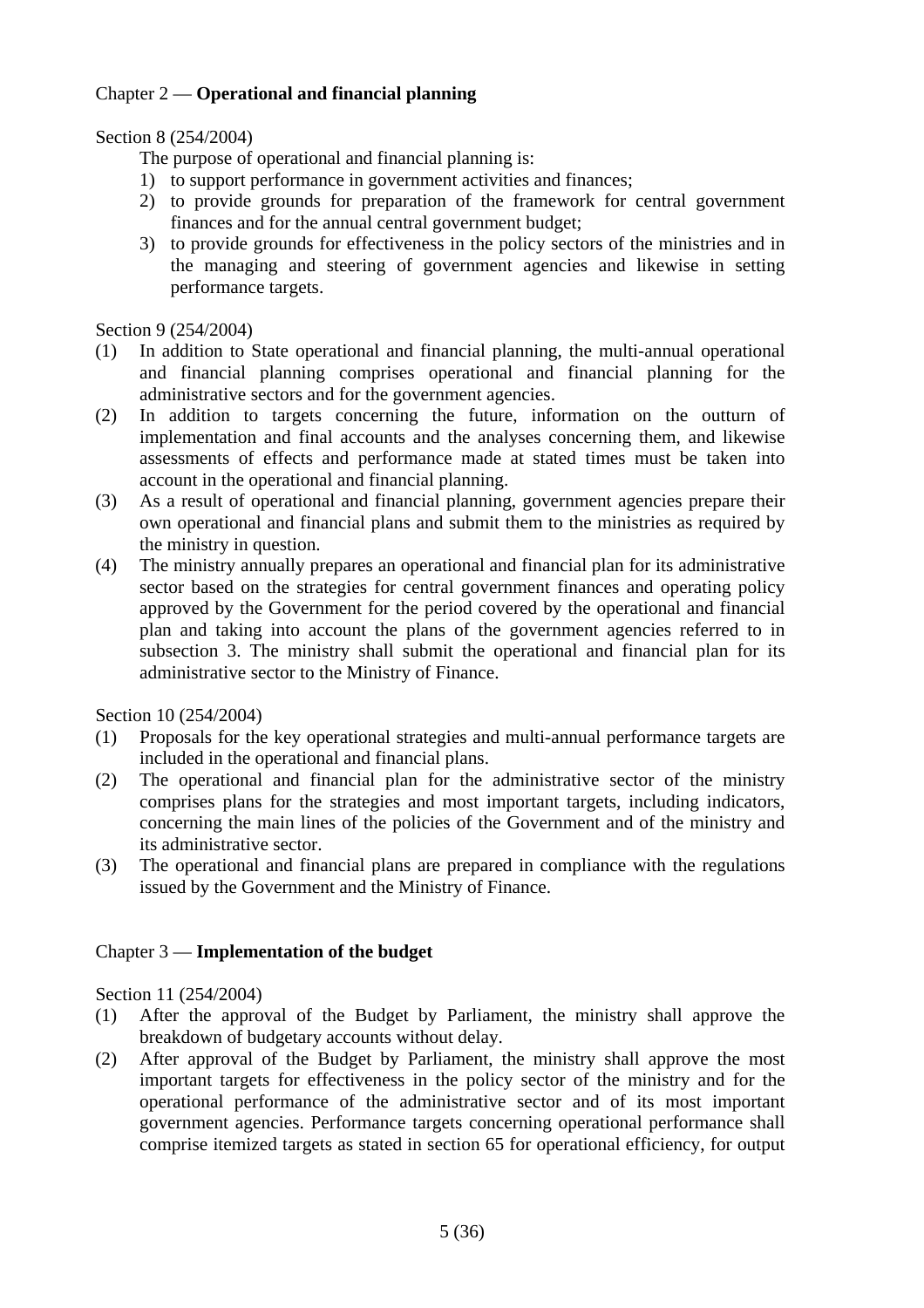and for quality management, and, as needed, the targets for human resources management.

- (3) To the extent possible, performance targets are presented by descriptive indicators that are supplemented as needed with qualitative targets in writing.
- (4) Performance targets approved by the ministry for a government agency can be included in the performance target document signed together by the ministry and the government agency.

#### Section 12

(1) The breakdown of budgetary accounts shall be prepared in accordance with the classification into main titles of revenues and main titles of expenditure, and shall include:

 1) revenue estimates and parts thereof at least in accordance with the principles of specification prescribed by Parliament;

 2) appropriations and parts thereof for the purposes provided in the budget at least in accordance with the principles of specification prescribed by Parliament;

 3) a list of the provisions and stipulations that accrual of revenue and use of appropriations are directly based on; and

4) other matters prescribed by the Ministry of Finance.

- (2) The ministry concerned may also include other specifications and stipulations on budget implementation in the breakdown of budgetary accounts.
- (3) The breakdown of budgetary accounts shall also indicate the accounting agency in whose accounts the revenue estimates and appropriations or parts thereof are included, and the authorities deciding on the use of appropriations unallocated by administrative sector or by agency.

#### Section 13

- (1) Subsection 1 repealed by Decree 254/2004.
- (2) If a ministry intends to approve the breakdown of budgetary accounts in a form that deviates from the amounts of money in the appropriation allocation plan in the budget in a case referred to in section 9(2) of the State Budget Act, the matter shall be referred to the Ministry of Finance for a statement on the approval of the breakdown of budgetary accounts. If the ministry does not accept the statement issued by the Ministry of Finance and does not consider it possible to withdraw its proposal, the matter shall be submitted to the Cabinet Finance Committee. (1252/2001)
- (3) To allocate a discretionary appropriation, the ministry in question shall request a statement from the Ministry of Finance when it decides on the allocation of the appropriation. If the ministry is not satisfied with the statement of the Ministry of Finance and does not consider it possible to withdraw its proposal, the matter shall be submitted to the Cabinet Finance Committee. (1111/1998)
- (4) With regard to the provisions referred to in section 12(2), the accounting offices may approve amendments to the breakdown of budgetary accounts on a scale prescribed by the ministry concerned.
- (5) The provisions of subsection 2 do not apply to the main division 'President of the Republic'.

#### Section 14 (254/2004)

 The breakdowns of budgetary accounts approved by the ministries in compliance with section 11(1), and the most important performance targets in compliance with section 11(2) and amendments thereto must be provided to the State Audit Office and the Treasury without delay. The Treasury publishes the breakdowns of budgetary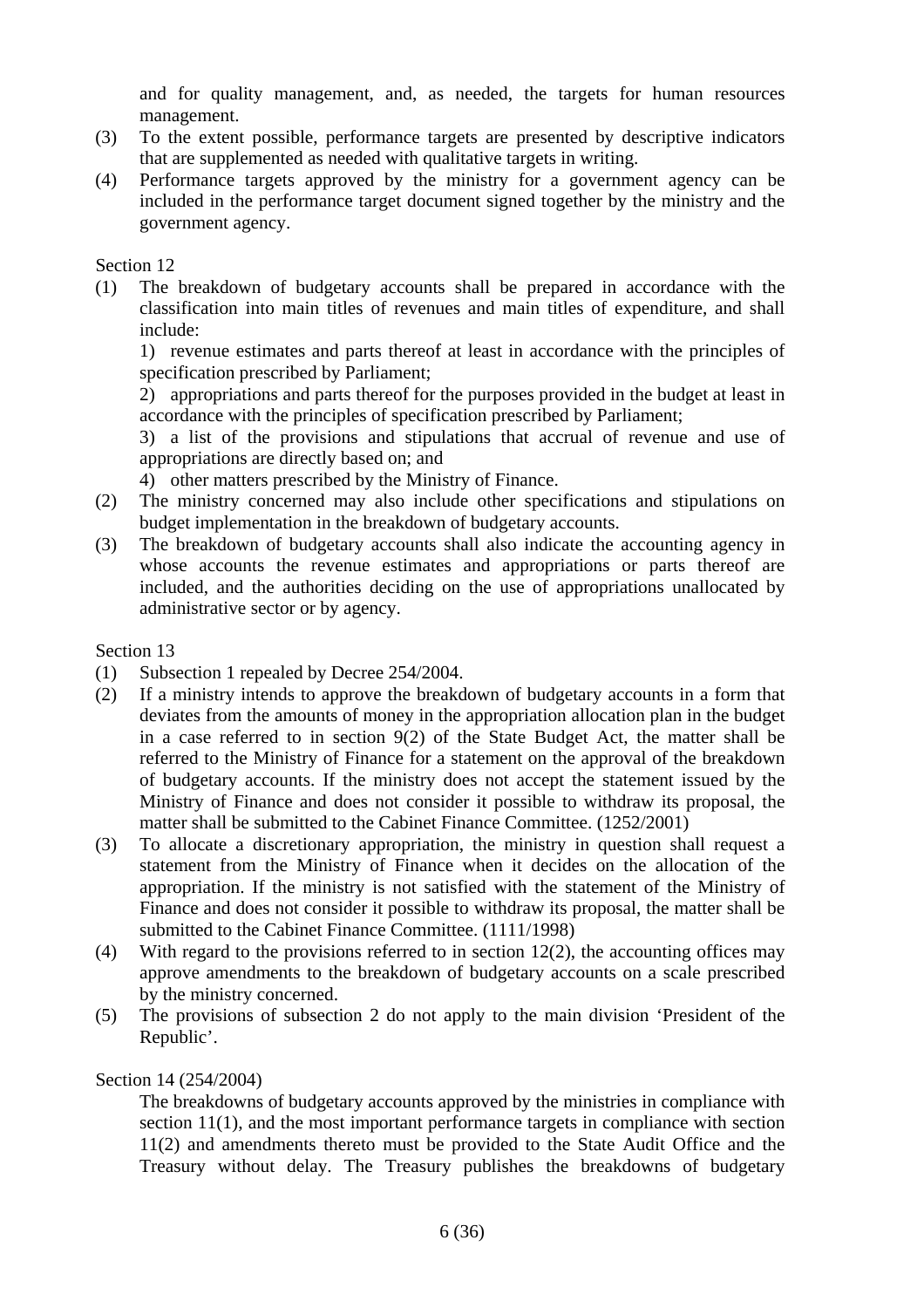accounts. Approved budgetary accounts and performance targets and the operational and financial plans prepared in operational and financial planning are made available on the website of the Treasury, unless otherwise stipulated by the Act on the Openness of Government Activities (621/1999), hereinafter the *openness act*.

# Section 15

 Whenever necessary, the Government will issue further provisions on the performance targets referred to in section 11, and the Ministry of Finance on the preparation of the breakdown of budgetary accounts.

Section 16 (263/2000)

Section 16 repealed by Decree 263/2000.

# Section 17

- (1) The ministry concerned may grant permission to exceed an estimated appropriation.
- (2) As far as possible, permission to exceed an estimated appropriation shall be applied for by the end of November in the budget year, and in any case well in advance of the completion of the final accounts. When permission is granted, the ministry must inform the Treasury thereof without delay.
- (3) Before such permission is granted, the issue of exceeding an estimated appropriation shall be submitted to the Cabinet Finance Committee. If the excess, including previous excess amounts, is not more than 20 per cent of the appropriation and is not higher than 1,000,000 euros, an opinion may be requested from the Ministry of Finance instead of the Cabinet Finance Committee procedure. If the ministry concerned does not accept the opinion issued by the Ministry of Finance and does not consider it possible to withdraw its proposal, the matter shall be submitted to the Cabinet Finance Committee. (1252/2001)

Section 18 (1587/1995)

- (1) It is a prerequisite for the reallocation of personnel resources referred to in section 7 a of the State Budget Act and for the reassignment of functions from one ministry to another referred to in section 7 b that the arrangement does not cause a need to exceed appropriations or for additional appropriations.
- (2) In order to reallocate personnel resources or to implement a sectoral adjustment of operations between ministries, the means needed to pay salaries and other personnel expenditure, and other expenditure needed for the adjustment of sectoral operations between ministries, shall be transferred from the appropriations for the operations of the agency concerned under the item concerning the agency from which the expenditure has been paid, by amending the breakdown of budgetary accounts for the financial year so that the funds are at the disposal of the agency to which the personnel and other resources are being allocated. The corresponding changes concerning right of use shall be made in any maximums set for utilization of personnel that may have been confirmed for the administrative sector and agency concerned, related to the appropriations to be transferred. In connection with sectoral adjustments, the necessary changes concerning right of use shall also be made in other appropriations in the administrative sector concerned.
- (3) Any changes in the breakdown of budgetary accounts referred to above in subsection 2 shall be confirmed by the ministry whose administrative sector appropriations will be used to make the personnel arrangements or reallocation of functions.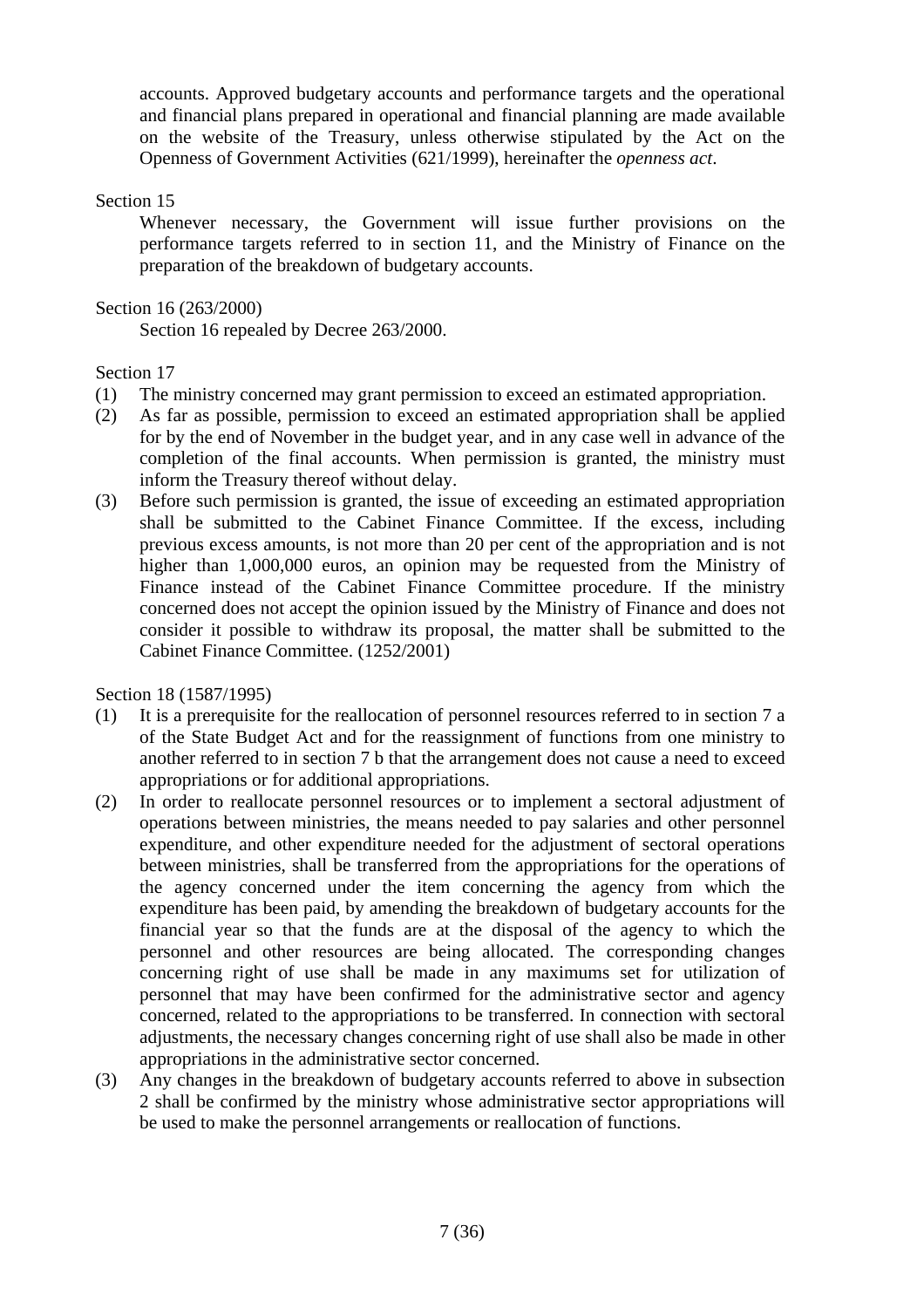# Section 19

 Building construction projects exceeding the scale or cost estimate specified in the grounds of the budget may not be undertaken without the permission of the ministry concerned.

# Section 20

 The applications referred to in section 19(1) of the State Budget Act to carry over expenditure arrears shall be submitted to the ministry concerned during January in the year following the budget year.

### Section 21

- (1) The relevant ministries and the Ministry of Finance shall monitor compliance with the budget.
- (2) In accordance with stipulations issued by the Ministry of Finance, the ministries shall prepare statements on cash flow in their administrative sector and other statements concerning the State finances that the Ministry of Finance considers necessary.

Section 22 (600/1997)

Section 22 repealed by Decree 600/1997.

# Chapter 4 — **Organization of financial management** (600/1997)

#### Section 23 (254/2004)

- (1) The central government budget economy constitutes an economic unit with an accounting obligation. The budget economy is divided into accounting offices that draw up the final central government accounts, including reports on operations (*final accounts of the accounting offices*), as stipulated in section 21 of the State Budget Act. The central government budget economy is also responsible for government transactions and accounting.
- (2) In addition to the government accounting offices, the payment centres in the cases referred to in section 25(1), and section 50, are also responsible for the central government's transactions and accounting. The Treasury manages the consolidated accounting.

#### Section 24 (927/1994)

 On the proposal of the ministry concerned, the Ministry of Finance shall specify which government agencies apart from the Office of the President of Finland and the ministries act as accounting offices. Where necessary, the ministry concerned shall submit to the Ministry of Finance a proposal concerning amendments in the specification of accounting offices.

Section 25

- (1) An accounting office may decentralize its transactions to payment centres subordinate to it.
- (2) If it can be deemed appropriate, an accounting office may, against accounts rendered, assign certain payments or the collection of certain revenues to a party other than the office itself. The party rendering the aforementioned accounts is called a collection and payment agency.
- (3) The Treasury may issue further instructions on collection and payment agencies and their transactions and accounting.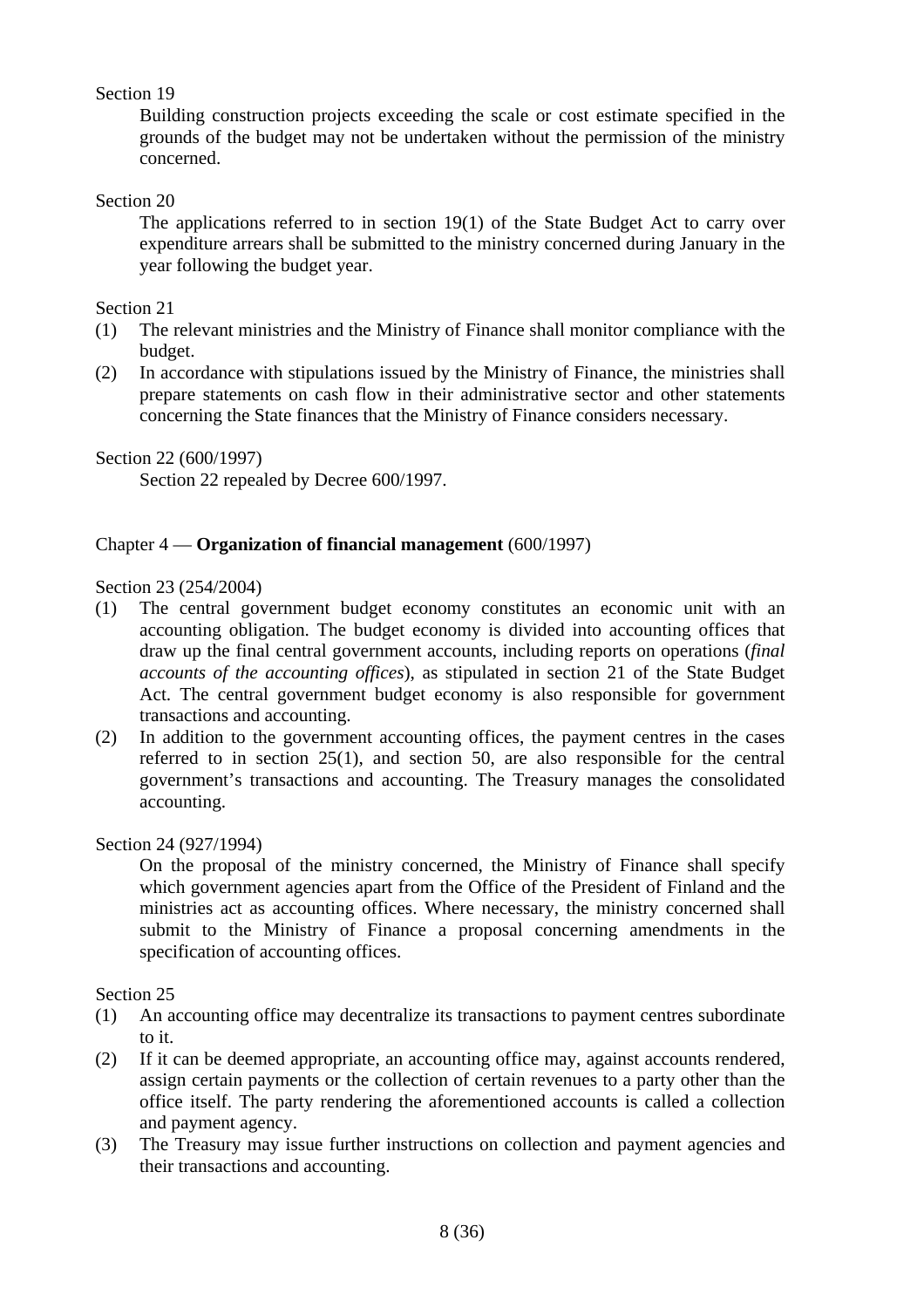Section 26 (254/2004) Section 26 repealed by Decree 254/2004.

# Chapter 5 — **Government transactions**

Section 27

- (1) Unless otherwise provided, the accounting office shall be responsible for the collection of revenues and remittance of payments in its own operating sector.
- (2) Unless otherwise prescribed below, government payments shall be made via credit institutions or other corporate bodies engaging in payment transfer with which the Government has made an agreement on the transfer of government payments *(Government transactions bank)*. If special cause exists, other means of transfer may be used in transactions, with the permission of the Ministry of Finance. (718/2002)

Section 28 (718/2002)

- (1) An accounting office shall have a separate revenue account and expenditure account for its transactions. If the agency has more than one revenue account and expenditure account, it shall also have a general revenue account and a general expenditure account.
- (2) If the accounting office has more than one revenue account, these shall be emptied daily into the accounting office's general revenue account. If the accounting office has more than one expenditure account, these shall be covered daily from the accounting office's general expenditure account.
- (3) The accounting office's general revenue account shall be emptied daily into the Government's general revenue account. The accounting office's general expenditure account shall be covered daily from the Government's general expenditure account. If the accounting office has only one revenue account, this account shall also be emptied daily into the Government's general revenue account. If the accounting office has only one expenditure account, this account shall also be covered daily from the Government's general expenditure account.
- (4) The Treasury will issue further stipulations on the emptying of the accounts and the transfer of financial cover as necessary. The Government's general revenue account and the Government's general expenditure account are managed by the Treasury.

Section 29 (254/2004)

- (1) A government accounting office shall open the revenue and expenditure accounts in the name of the government agency or if a special cause exists, in the name of an authority. The government accounting office approves the users of government transaction accounts.
- (2) Only the two persons designated in the financial rules referred to in section 69 b or on the basis thereof can use a government transactions account together. However, the Treasury can, in special cases, grant permission for one person to use a government transactions account alone.

Section 30 (254/2004)

- (1) The Government's current account is kept in the Bank of Finland and is managed and used by the Treasury.
- (2) The persons designated in the financial rules of the Treasury or on the basis thereof make withdrawals from the Government's current account.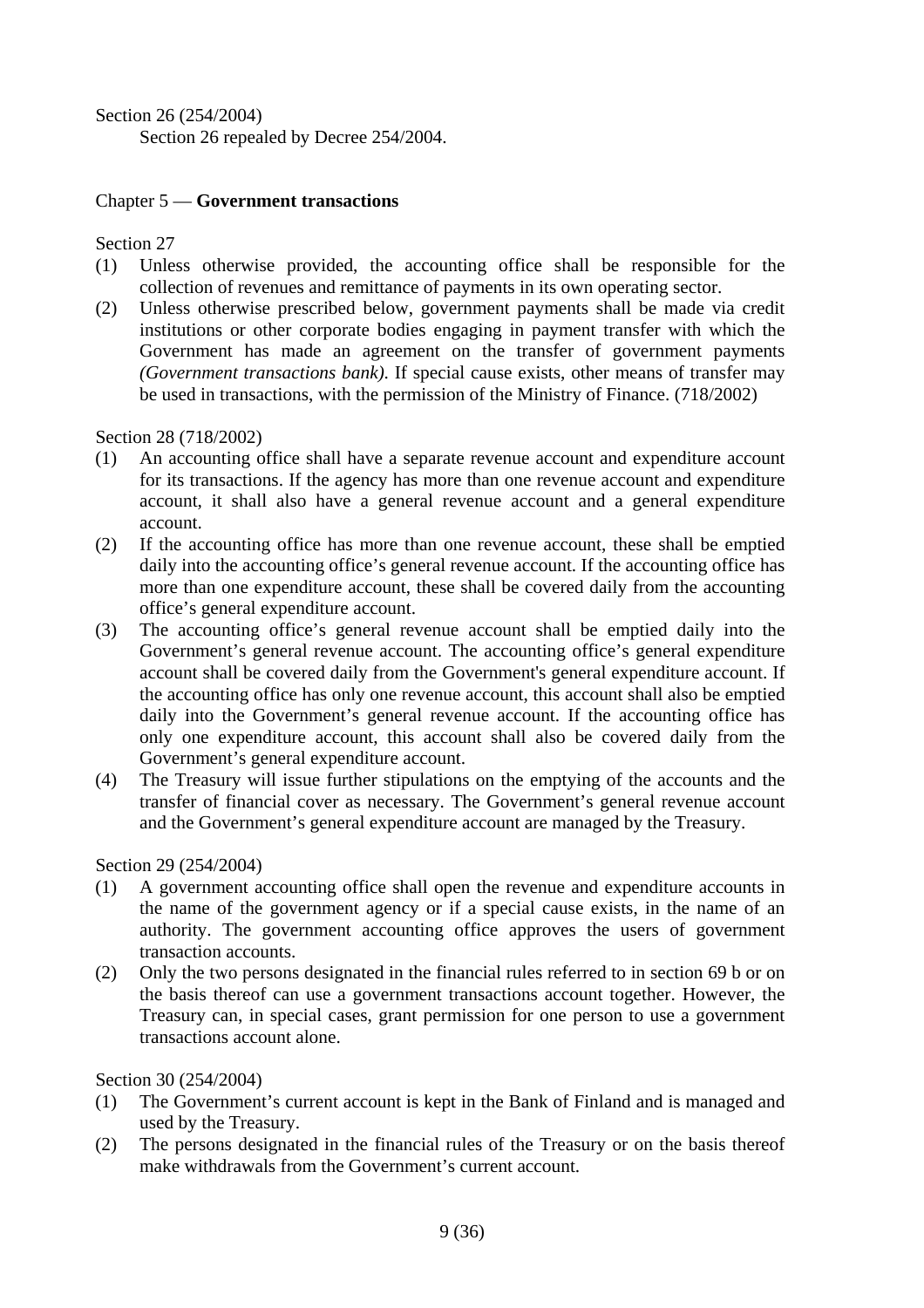### Section 31

- (1) An accounting office may have cash in hand for the collection of revenues and for paying out minor expenditure items.
- (2) An accounting office shall ensure that no more cash is kept in hand than is necessary for the payment of minor expenditure items.
- (3) Subsection 3 repealed by Decree 254/2004.

### Section 32

 The Ministry of Finance has the right to issue accounting offices with stipulations on the date of paying out government expenditure when the said date is discretionary.

# Section 33 (718/2002)

 The Government's own cash assets and other cash assets in the possession of the Government may not, unless otherwise provided, be deposited in credit institutions without permission from the Ministry of Finance.

# Section 34 (718/2002)

 If the Government's current account in the Bank of Finland or the Government's general revenue account accumulates more cash than is necessary for the management of the State's transactions, the Ministry of Finance shall decide on the deposit or other investment of these assets in an interest-bearing manner. The Ministry of Finance shall also decide on the investment of foreign exchange cash assets arising from foreign-currency loans and on the investment of foreign exchange cash assets acquired as preparation for repayment of a foreign-currency loan. On conditions set by it, the Ministry of Finance may delegate the investment operations referred to above either wholly or in part to the Treasury.

#### Section 35

- (1) In accounting, assets in funds managed by the Government shall be separated from each other and from other assets.
- (2) Transactions by the funds shall take place via the government transactions accounts or cash fund of the relevant accounting office. (718/2002)
- (3) If separate provisions on the investment of such assets exist, or if such instructions to this effect have been issued when assigning the assets to the Government, the cash assets in donated and foundation-type funds may be invested in bank deposits, bonds or other securities.
- (4) The provisions of subsections 2 and 3 do not, however, apply to assets donated or bequeathed to a university referred to in the Universities Act (645/1997). (263/2000)

#### Section 36

- (1) A statement of account or receipt or some other voucher accepted by the Treasury shall constitute proof of payment when payment has been made via a deposit bank. (718/2002)
- (2) When cash is paid into a cashier's office, a revenue voucher shall be made out for the remittance marked with the date of payment, and the payer shall be given a receipt or other voucher on making the payment.

#### Section 37 (254/2004)

(1) The provisions of the Prepayment Act (1118/1996) and the Prepayment Decree (1124/1996) regarding the payroll accounting of economic entities with a legal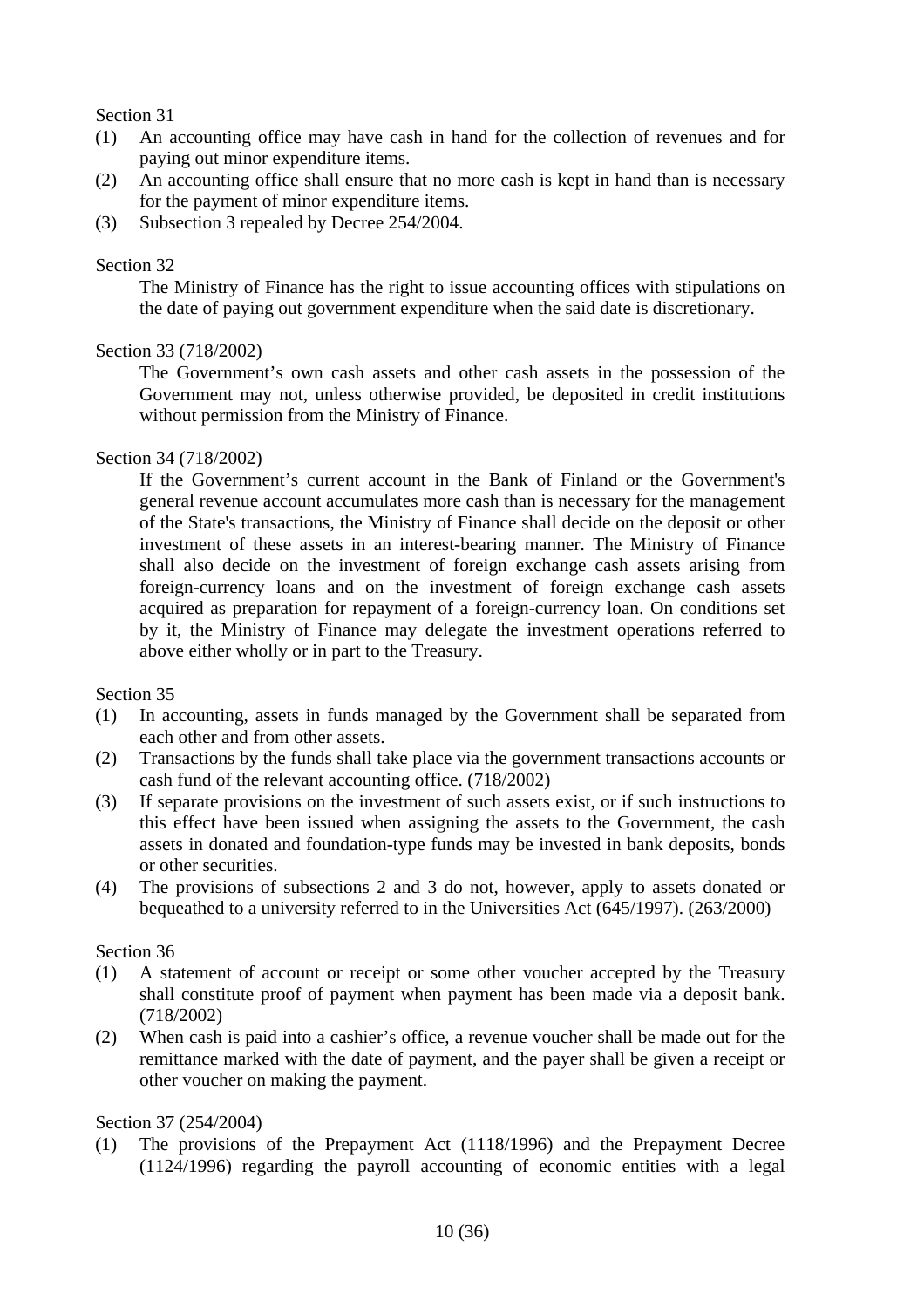obligation to conduct payroll accounting are applied to the salaries, wages, remunerations and pensions paid by government agencies.

(2) As necessary, the Treasury will issue more specific regulations regarding payroll accounting and payroll calculation.

#### Section 38 (254/2004)

- (1) As one of the procedures for internal control stipulated in section 69, a government accounting office shall see that the Government revenue belonging to the sector of the government agency is collected appropriately and in the correct amounts.
- (2) The calculation, invoice or other document on which the expenditure is based shall be verified. Verification must reveal whether the content of the document is both factually and numerically correct.
- (3) Before payment of an expenditure, the person designated for the task in the financial rules referred to in section 69 b or on the basis thereof must approve the expenditure. As one of the procedures for internal control stipulated in section 69, the person responsible for approving the expenditure must confirm that there are legal grounds for the expenditure or that the decision was legal, and that the appropriation is adequate. Approval must be dated and signed. In addition, the endorsement must indicate the accounts in which the expenditure will be entered.

#### Section 39 (254/2004)

- (1) As one of the procedures of internal control stipulated in section 69, a government accounting office shall see that only the appropriately approved expenditures are paid and that they are also otherwise remitted appropriately and that the amounts are correct.
- (2) The financial rules must specify the procedures for debiting expenditures in the accounting office. As necessary, the Treasury will issue further provisions regarding debiting procedures.

Section 40 (600/1997)

- (1) The Treasury shall issue further provisions on the government transactions of the accounting offices. (263/2000)
- (2) The government transactions and payroll calculation of government agencies shall be carried out using sufficiently uniform and secure systems that provide the necessary data.
- (3) The Treasury shall issue the necessary provisions on the systems to be used in government transactions and payroll calculation.

# Chapter 6 (600/1997) — **Accounting**

#### *General provisions*

Section 41 (600/1997)

- (1) Central Government accounting comprises accounting of the government agencies, accounting of extra-budgetary State funds, and consolidated accounting.
- (2) The accounting of a government agency and the consolidated accounting comprise commercial accounting and budget accounting, as well as budget-authorization accounting. The accounting for extra-budgetary State funds is commercial accounting, and, as necessary, budget-authorization accounting. (254/2004)
- (3) Subsection 3 repealed by Decree 254/2004.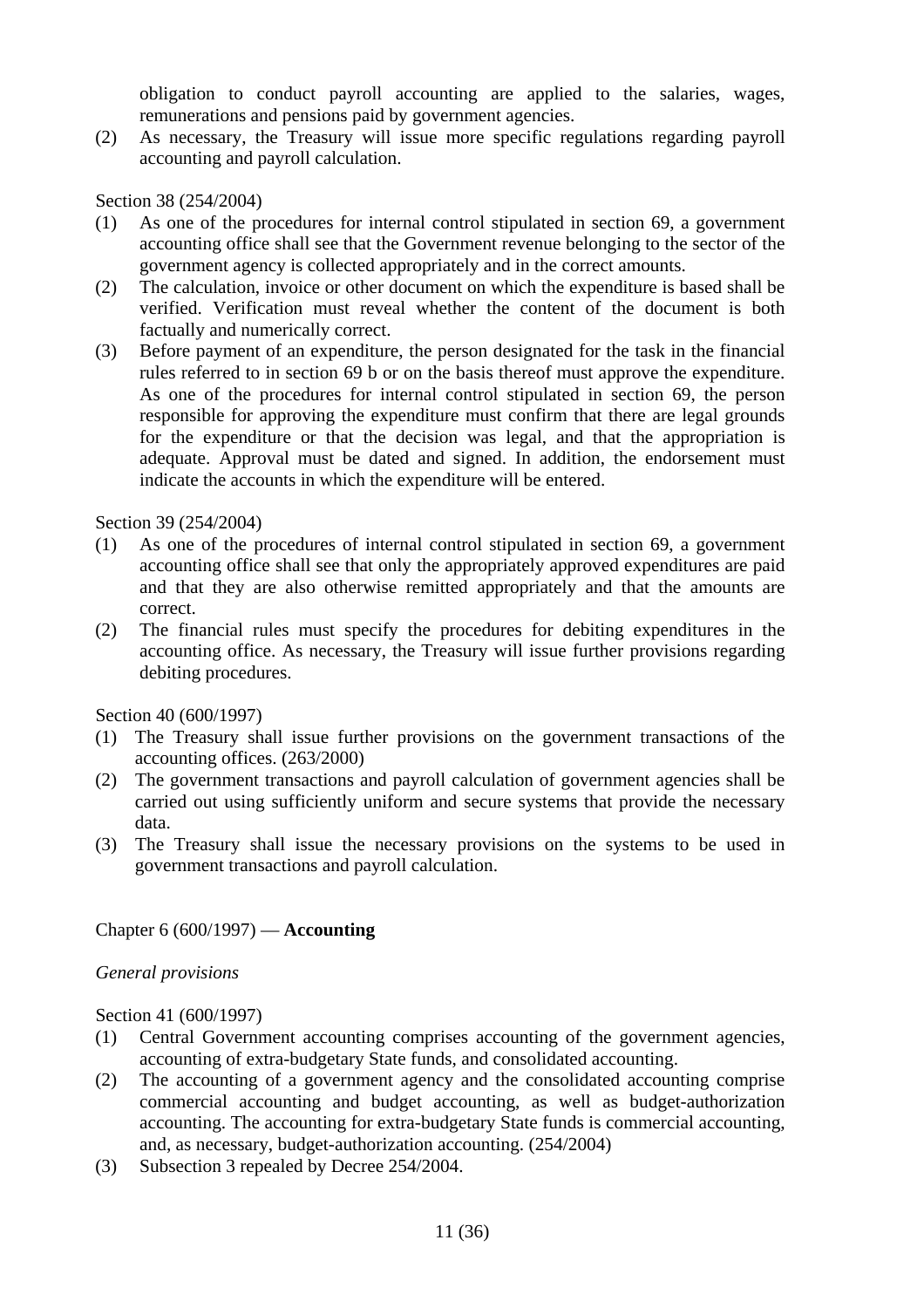(4) The accounting of funds from monies donated to the State and of assets donated on special conditions shall observe the provisions of this Decree, as applicable, unless otherwise provided in the law.

# Section 41 a (600/1997)

- (1) Subsection 1 repealed by Decree 254/2004.
- (2) Accounting shall be managed using sufficiently uniform and secure systems that provide the necessary data. The Treasury will issue further provisions on the systems to be used in accounting, as necessary.

Section 41 b (600/1997)

- (1) The Ministry of Finance shall issue further provisions on the consolidated central government accounting, as required. The Treasury shall issue the necessary complementary provisions on the accounting of government agencies and extrabudgetary State funds.
- (2) If special cause exists, the Ministry of Finance can grant permission to deviate from the provisions of this Decree concerning accounting in individual cases.

# Section 41 c (1054/2000)

- (1) Notwithstanding what is provided in section 41 b (2), section 44(3), section 46(2), and section 47(1), the State Treasury may grant a government agency or an extrabudgetary fund permission to deviate from the procedures referred to in section 47(2), section 47(4), and section 49 in order to allow utilization of a mechanical means of data processing. At the same time, the Treasury may grant permission to enter in electronic form the vouchers referred to in section 36 in the bookkeeping and to carry out the procedures referred to in section 38(3) and section 39(1) electronically. If the Treasury grants a government agency or an extra-budgetary fund the permission referred to in this subsection, the party to whom the permission has been granted shall produce a monthly balancing of accounts to show that the bookkeeping vouchers, transactions and entries have been processed in full in the general ledger. (1175/2002)
- (2) The Treasury shall give in its permission further provisions concerning the methods used in accounting. These provisions shall take into account the provisions of section 40(2) and section 41 a (2). The Treasury monitors compliance with these provisions.

#### *Recording transactions*

#### Section 42 (600/1997)

- (1) The financial transactions recorded in commercial accounting shall be revenues, expenditure, financial transactions, and related adjustment and transfer items.
- (2) The budget transactions recorded in budget accounting shall be budget revenues and budget expenditure, and related adjustments and transfers.

#### Section 42 a (600/1997)

- (1) The principles of double-entry bookkeeping shall be observed, unless otherwise specified below. Provisions on budgetary-authorization accounting are issued in section 54 a (254/2004).
- (2) Bookkeeping transactions shall be entered in chronological order (*basic ledger*) in the journal, and systematically (*general ledger*) in the general ledger of the commercial accounting and the general ledger of the budget accounting. The books shall be kept as up-to-date as possible.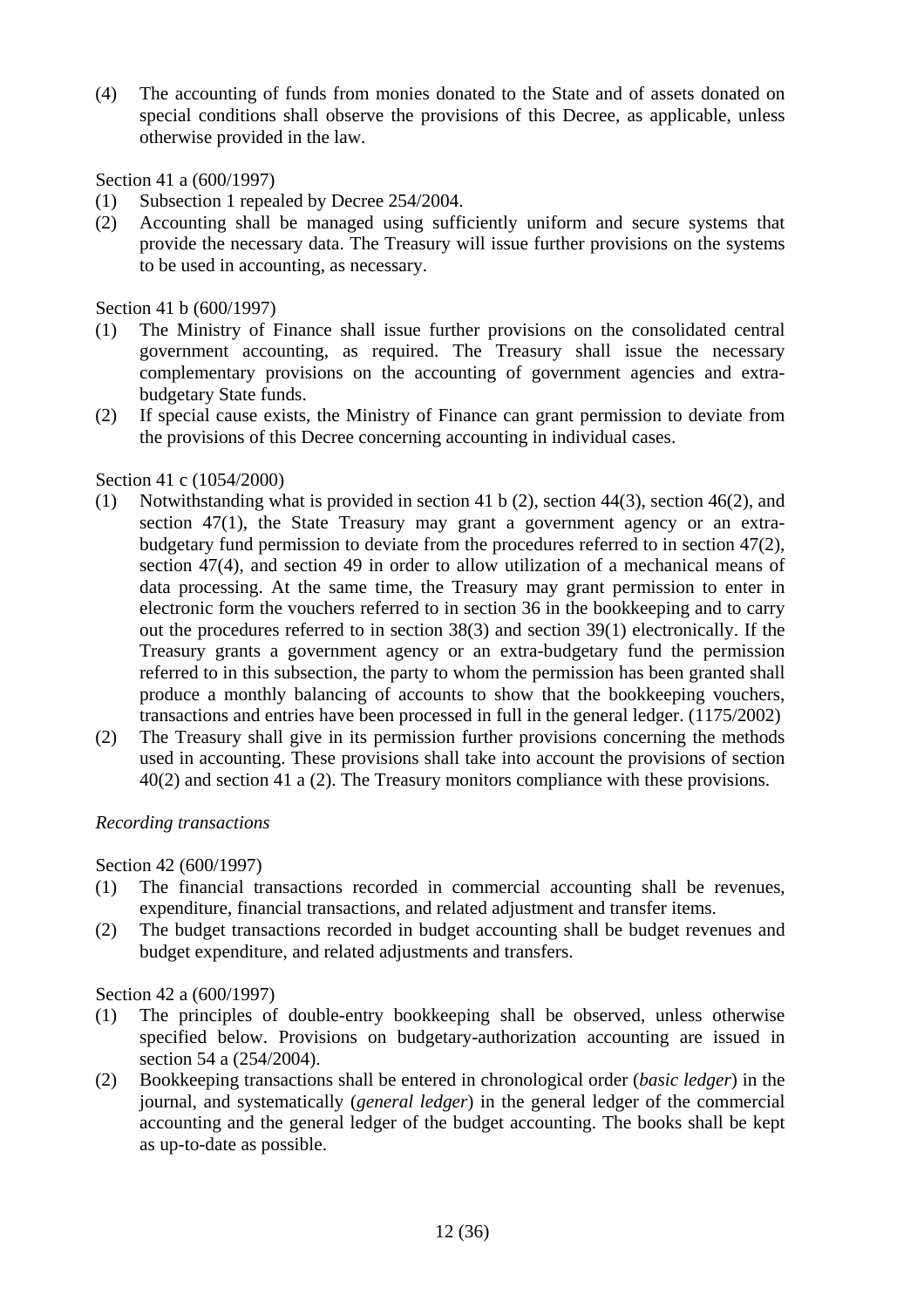- (3) A cash journal shall be kept for each cashier's office, into which all payments received and made shall be entered. The cash journal shall be closed each day unless the accounting office's own financial regulations require otherwise.
- (4) If the cashier's office uses a cash terminal or other comparable hardware, or if there are few payment transactions, the accounting office can provide that a cash journal does not have to be kept for a certain cashier's office.

#### Section 42 b (600/1997)

- (1) Commercial accounting shall comprise at least statements on returns and expenses and the accounts needed for the compilation of the balance sheet, which the Treasury will specify.
- (2) Budget accounting shall comprise budget accounts, accounts for appropriation transfers and any other accounts that the Treasury specifies. The budget accounts and their contents shall correspond to the budget and its chart of accounts.
- (3) The account system shall be clear and sufficiently detailed. For each budget year, there shall be charts of accounts with notes to the period covered.
- (4) The Treasury will issue further provisions on the account system and charts of accounts as necessary.

# Section 42 c (1111/1998)

 In budget accounting on-budget expenditure and revenues shall be recorded in accordance with the budget for the budget year. In budget accounting, on-budget expenditure and revenues can also be recorded at the time of payment during the budget year.

#### Section 42 d (1111/1998)

- (1) In commercial accounting, the principle for entering an expense deriving from the acquisition of production factors shall be the reception of the said production factor. Similarly, revenue from the sale of a product or service shall be recorded when the product is delivered or the service rendered (accrual basis principle).
- (2) In commercial accounting, interest and similar revenues and expenses are recorded on a basis corresponding to an accrual principle**.** Tax-related interest and similar revenues and expenses are recorded in commercial accounting in the same way as in budget accounting. (1253/2004)
- (3) In commercial accounting, other expenses and revenues than those referred to in subsections 1 and 2 are recorded in the same manner as in budget accounting. (1175/2002)
- (4) In commercial accounting, expenses and revenues can also be recorded at the time of payment (cash basis principle) during the budget year.
- (5) If entries are made in commercial accounting on a cash basis, it must be possible to identify debts and receivables at any time.

# Section 42 e (600/1997)

 To ensure the unity and reliability of budget accounting, a balancing calculation between the commercial and the budget accounting shall be made each month and when the annual accounts are drawn up. Balancing calculations shall be kept at accounting offices with the corresponding account statements.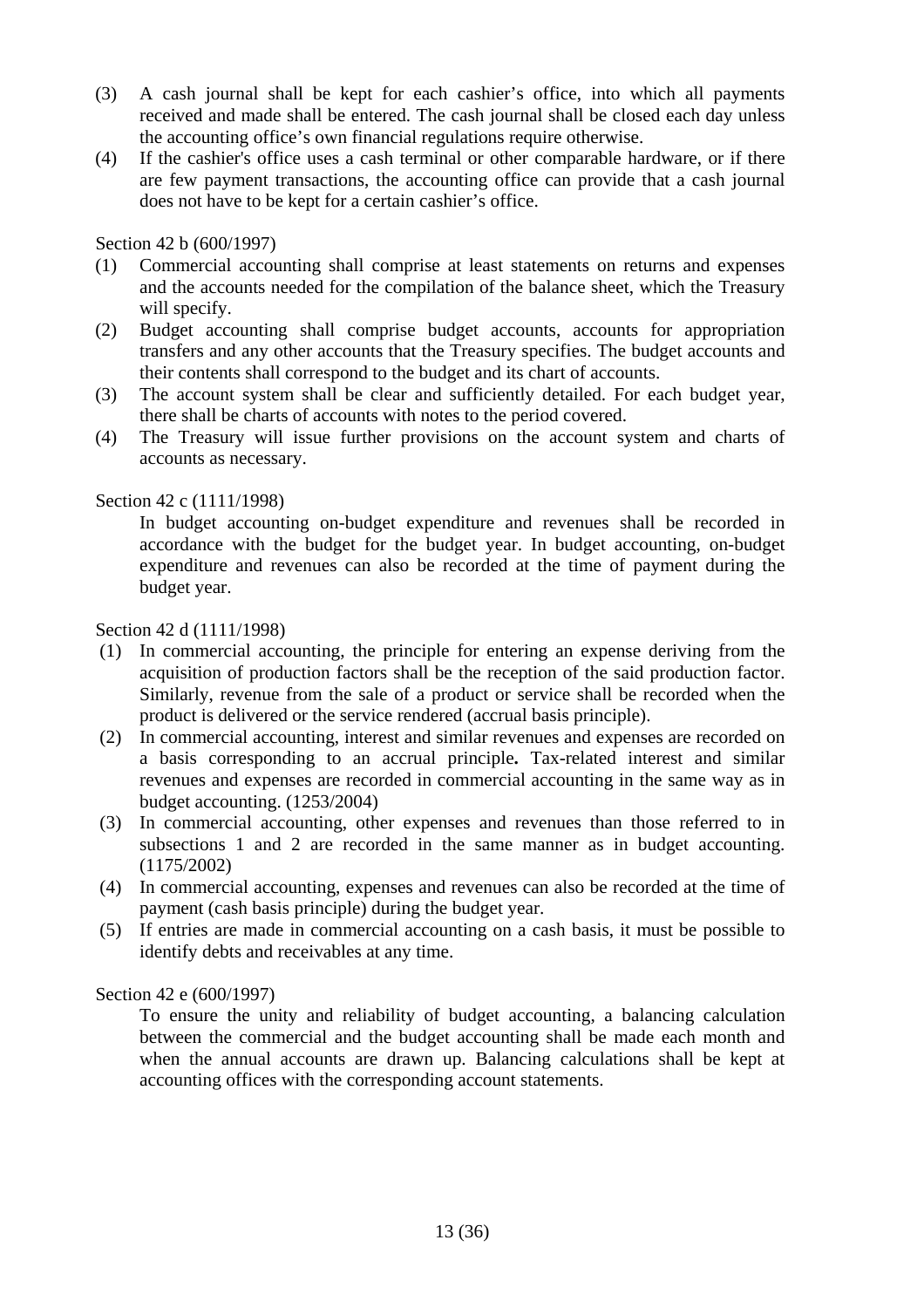Section 42 f (1111/1998)

- (1) If the expenses referred to above in section 42 d (1) and section 42 d (2) have been recorded in the commercial accounting on a cash basis during a budget year, such entries shall be adjusted and completed on an accrual principle or on a basis corresponding to an accrual principle before the annual accounts are closed, with the exception of entries concerning the minor revenues and expenditure referred to in section 42 d (2). (1175/2002)
- (2) If expenses and revenues other than those referred to in subsection 1 have not been recorded in the commercial accounting in accordance with the budget accounting during the budget year, the commercial accounting shall be adjusted and amended to comply with the budget accounting for the budget year before the final accounts are drawn up.
- (3) If budget expenditure and revenues have not been recorded in accordance with the budget accounting during the budget year, entries in the budget accounting shall be adjusted and amended to correspond to the budget accounting for the budget year before the final accounts are drawn up.

Section 42 g (600/1997)

 Entries in the accounting records shall be made clearly and permanently. Entries may not be erased or rendered unreadable.

#### *Vouchers*

Section 43 (600/1997)

- (1) The recording of a transaction shall be based on a dated and numbered voucher which verifies the transaction.
- (2) Entries shall be made in such a way that their connection with the final accounts can be verified without difficulty.

Section 44 (600/1997)

- (1) Each bookkeeping voucher shall carry a note on the accounts to be debited and credited if it is not otherwise clear in which account the transaction has been entered. There shall also be a note on the amounts to be entered in each account, on checks made and on approval of the expense.
- (2) The voucher on an expense or revenue in the commercial accounting shall show where the expense or revenue derives from. The voucher on a budget expenditure or revenue in the budget accounting shall show where the budget expenditure or revenue derives from. It must be possible to prove by a voucher or an appendix to it, or in some other corresponding way, the date on which a product or service was received, the date on which a product was delivered or service rendered, or some other date on which a commercial or budget accounting expenditure or revenue occurred.
- (3) With permission of the Treasury, entries may be based on voucher data in computerized data media that can be converted into clear written form if necessary.

#### Section 45 (600/1997)

- (1) A bookkeeping error shall be corrected in such a way that it is possible to establish which voucher has been corrected, what has been corrected and how the correction was made.
- (2) A voucher authenticating a correction, adjustment or transfer entry shall be properly approved.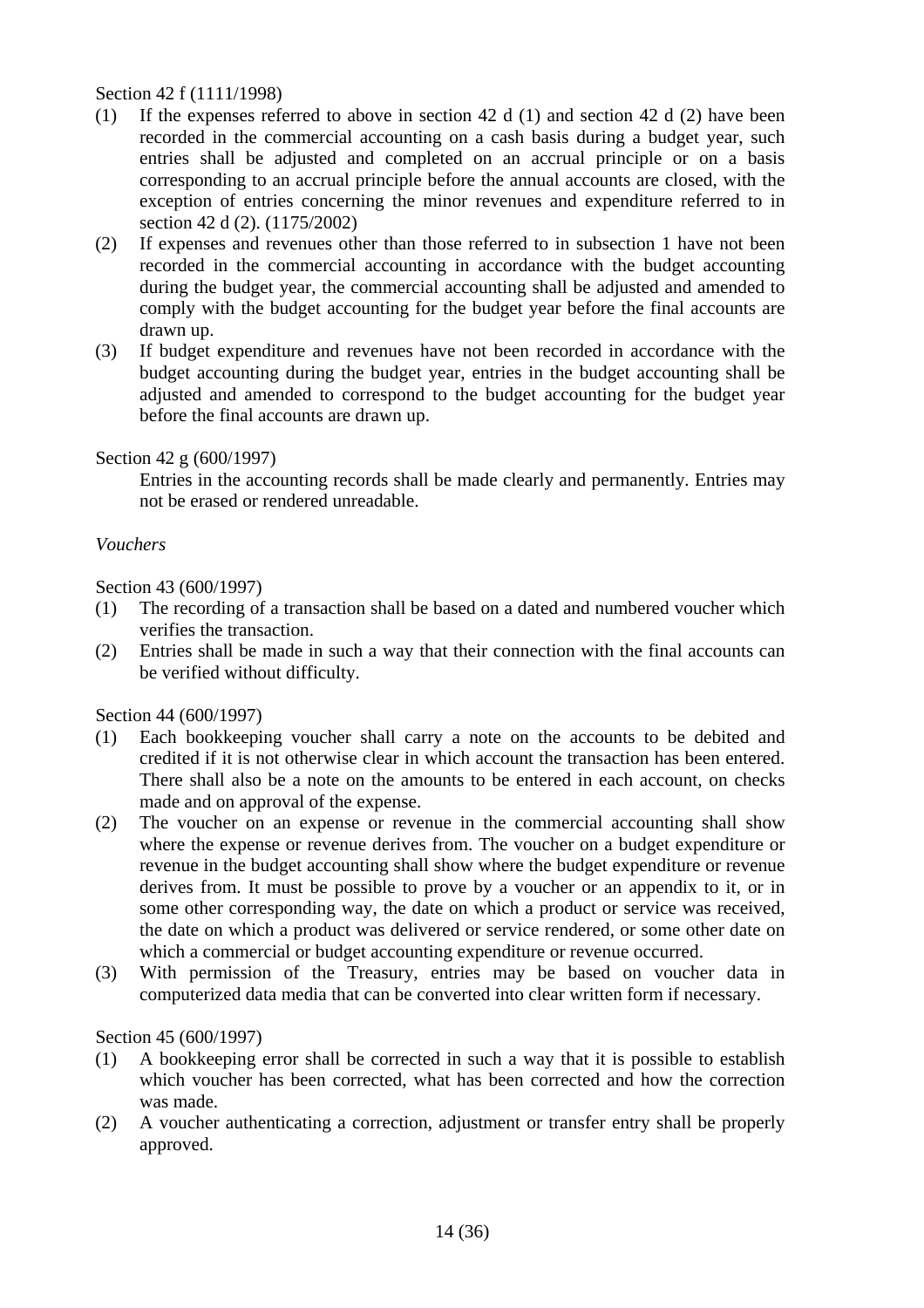Section 46 (600/1997)

- (1) Vouchers must be kept in such a way that each can be found easily if needed.
- (2) With permission from the Treasury, vouchers can be kept on microfilm or in some other manner allowing them to be read using a technical device and converted into clear written form if necessary.
- (3) The account books, chart of accounts and description of the computerized bookkeeping procedure shall be kept for at least ten years from the end of the budget year, arranged in a way that allows the account system used and the data processing procedure to be established without difficulty.
- (4) The vouchers of the budget year and bookkeeping material other than that referred to in subsection 3 shall be kept for at least six years from the end of the budget year, the vouchers in order of entry or otherwise in a way allowing the connection between the vouchers and the entries to be established without difficulty.
- (5) The Treasury will issue further provisions on how bookkeeping material should be kept, as necessary.

#### Section 47 (600/1997)

- (1) With Treasury permission, the records in the basic ledger and the general ledger accounting specifications can be prepared on computerized data media whose data can be converted into clear written form if necessary.
- (2) It must be possible to establish the procedure for making entries in books kept using computerized methods, and their connection with the final accounts, without difficulty and without using a computer.
- (3) A description of the methods used for computerized bookkeeping shall be drawn up in accordance with instructions from the Treasury. The description shall contain notes on the period covered and be arranged and kept in a manner allowing the data processing procedure to be ascertained without difficulty.
- (4) In the accounting material, each voucher and the bookkeeping notes made on it shall always be in clear written form.

#### *Accounting by accounting offices*

#### Section 48 (600/1997)

- (1) The general ledger of an accounting office's commercial accounting shall cover the accounts referred to in section 42 b (1).
- (2) The general ledger of an accounting office's budget accounting shall cover the accounts referred to in section 42 b (2).

#### Section 49 (600/1997)

 The journal of computerized accounting and the commercial accounting general ledger and budget accounting general ledger shall be presented in written form at least every month. The journal and general ledgers shall be bound, stitched or otherwise arranged in a reliable manner at the latest when the final accounts are drawn up, and their pages shall be numbered so that it can be established later that none of the account material is missing.

# Section 50 (600/1997)

 If an accounting office's accounting is decentralized among various payment centres, its journal and commercial accounting general ledger and budget accounting general ledger shall comprise those payment centres' journals and commercial and budget accounting general ledgers. A combination covering the whole accounting office shall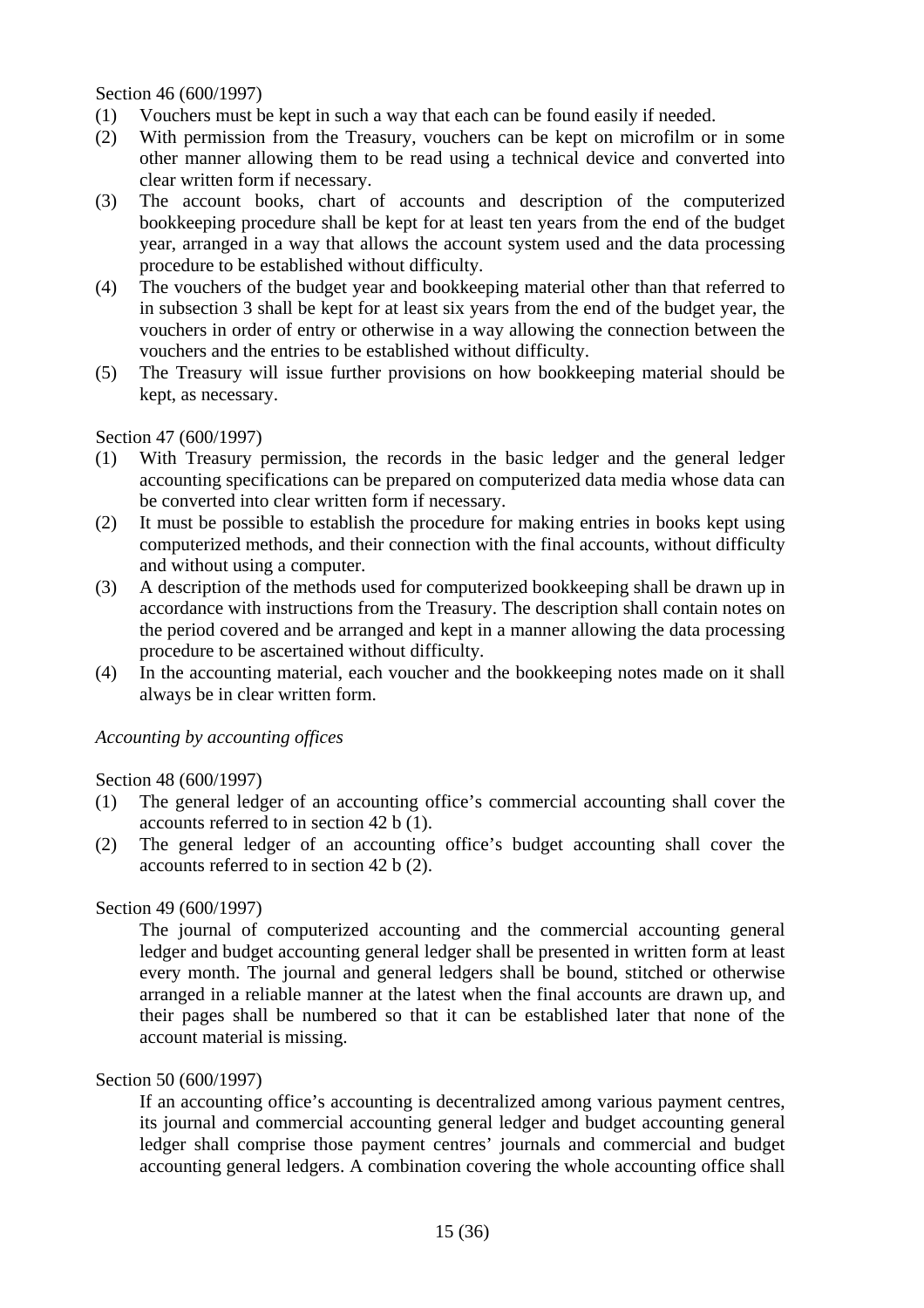be drawn up monthly from the payment centres' commercial and budget accounting general ledgers.

# Section 51 (600/1997)

 The accounting office shall specify what kinds of accounts a collection and payment agency shall keep, taking into account the nature and scale of their activities.

# Section 52 (600/1997)

 For each month, the collection and payment agency shall supply the accounting office with a signed statement of its transactions. If the collection and payment agency's payment transactions are few, this statement can be made on a longer accounting period if the accounting office so permits. However, this period cannot exceed one budget year. The accounting office shall audit the statement.

# *Central bookkeeping*

# Section 53 (600/1997)

- (1) Central government consolidated accounting shall be arranged in such a way that it can be used as a basis for drawing up the general ledger of the central government commercial and budget accounting, the final central government accounts, and explanations of on-budget and extra-budgetary activities as well as balance sheet items.
- (2) The general ledger of the central government commercial accounting shall be drawn up on the basis of the account data in the accounting offices' commercial accounting. The general ledger of the central government budget accounting shall be drawn up on the basis of the account data in the accounting offices' budget accounting. Changes made to the accounting offices' account data and entries in the consolidated accounting shall be recorded in a verifiable manner.
- (3) The accounts in the central government budget accounting general ledger shall comprise the budget accounts, accounts of appropriation transfers, and the other accounts referred to in section 42 b (2). For the final central government accounts, the budget accounting general ledger shall show the actual surplus or deficit for the budget year and as an accumulated figure for the surplus.
- (4) Central government bookkeeping material comprises the accounting journals referred to in subsection 1 above, the account statements and balancing calculations referred to in section 54, information concerning authorizations and their use referred to in section 54 a (3), charts of accounts and other material needed for central bookkeeping. The State Treasury must keep the bookkeeping material as provided separately. (1253/2004)

# Section 54 (600/1997)

 The account data of accounting offices and extra-budgetary Government funds separately specified by the Treasury, the account statement based on them, and the balancing calculation referred to in section 42 e shall be submitted to the Treasury for the consolidated accounted for each calendar month in a form and at a time specified by the Treasury. The account statement shall be properly signed. Any other data needed for the management of the consolidated accounting specified by the Treasury shall be appended to the account statement.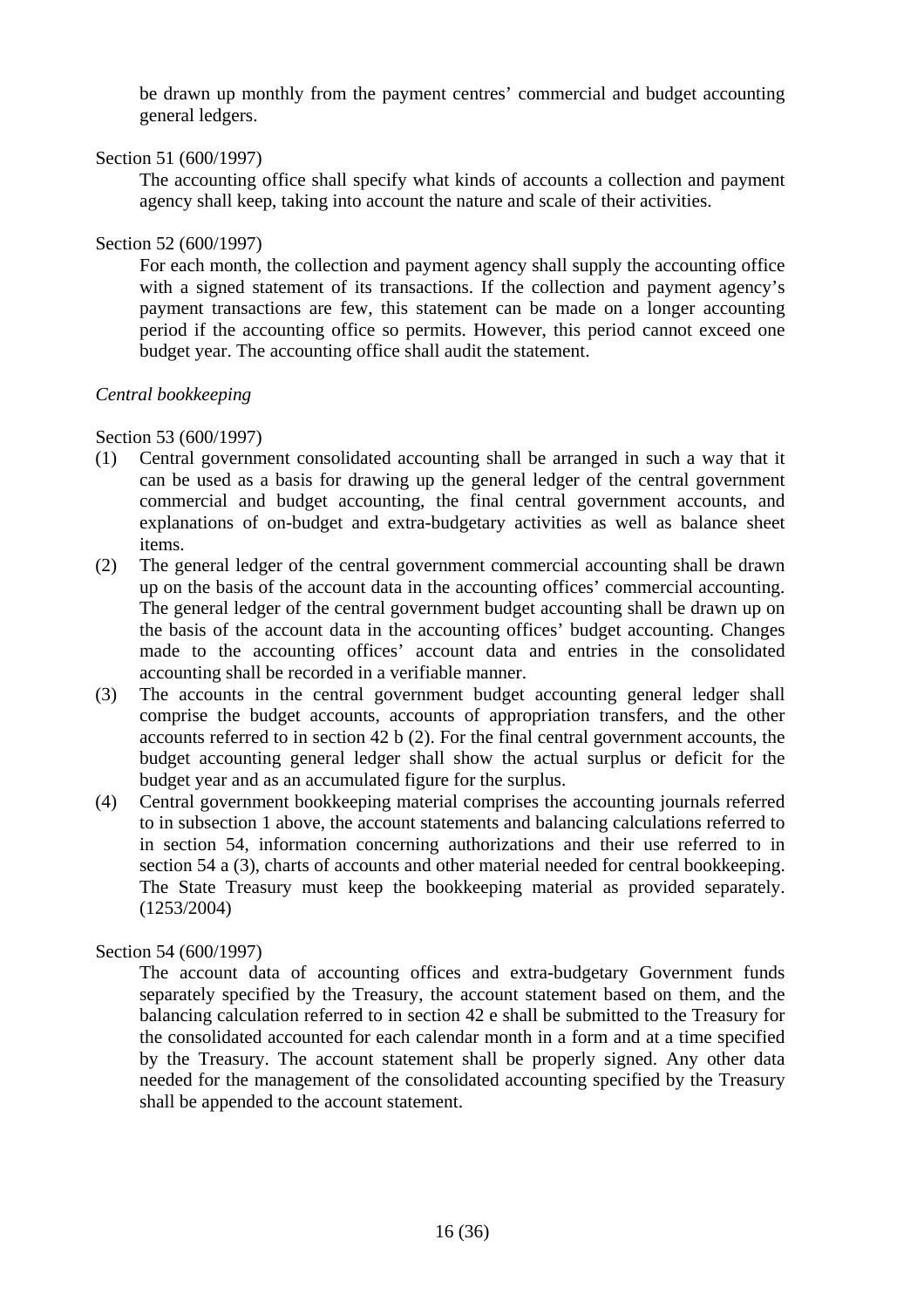Section 54 a (254/2004)

- (1) Government agencies shall arrange in their administrative sectors for monitoring of the budget authoritizations granted in connection with the deliberations on the budget as referred to in section 10 of the Budget Act and of other budget authorities based on the law (*budget-authorization accounting*).
- (2) Budget authorizations granted in connection with deliberations on the budget and based on the law and the use thereof are entered in the budget-authorization accounting. Furthermore, expenditure generated from the exercise of budget authorizations and other appropriation needs occasioned by the exercise of budget authorizations in future budget years are monitored in conjunction with budgetauthorization accounting.
- (3) The Treasury will give further provisions on the details of budget-authorization accounting. The Treasury shall be informed of budget authorizations and of their use as it provides.

### Chapter 7 (600/1997) — **Performance and management accounting and other monitoring systems** (254/2004)

Section 55 (254/2004)

- (1) In addition to its accounting stipulated in section 41, a government agency shall arrange for monitoring of operational performance (*performance accounting*) so that they produce in an economical and reliable manner:
	- 1) The essential information required for external steering of the government agency; and
	- 2) The information stipulated in sections 63 and 65 to be presented in the final accounts and annual activity report on operations.
- (2) In arranging for performance accounting and other monitoring system, the continuity of operations shall be taken into account so that the essential information regarding finances and performance to be reported in the final accounts and the annual report can be compared with that of the current year and of the previous two years.
- (3) A government agency shall arrange for management accounting and its utilisation in management in the manner required by to attain results in the agency's performance and by procedures for internal control stipulated in section 69.

#### Section 56 (1253/2004)

 Unless the purpose for which assets are used provides otherwise, the effective interest cost to the State, calculated by the Treasury, of euro-denominated long-term borrowing in the budget year previous to the estimation shall be used as the required yield in government investment calculations and other evaluations of capital employment.

#### Section 57

Section 57 repealed by Decree 254/2004.

#### Section 58 (600/1997)

 Government agencies shall keep stock accounts on the current assets in their possession unless the Treasury otherwise provides for some special reason in individual cases. If the value and amount of an agency's stocks is very low, it does not need to keep stock books. In this case, however, the agency shall make an inventory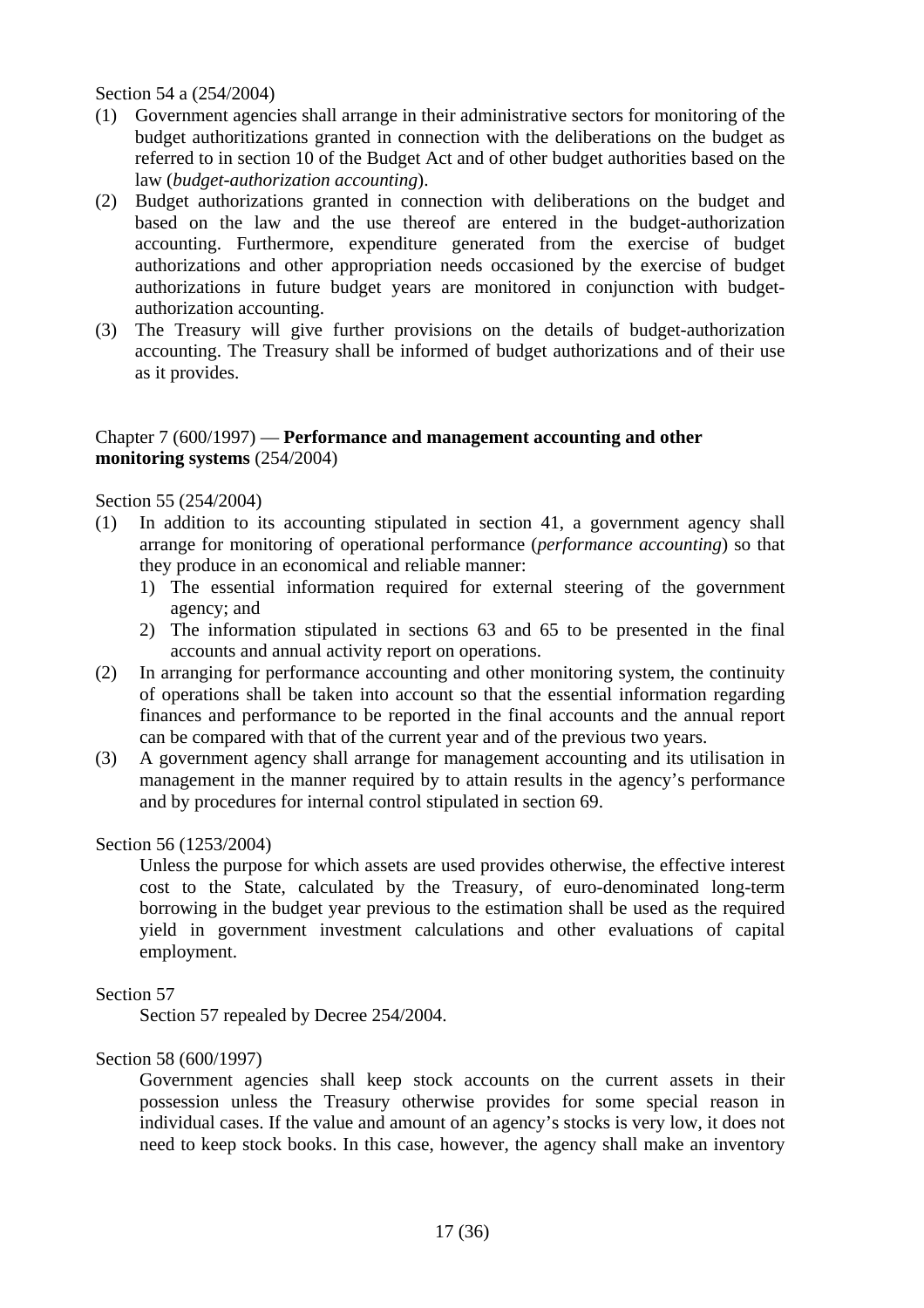of its current assets at the end of the budget year. The Treasury can give further provisions on stock accounting.

Section 59 (600/1997)

 Government agencies shall keep fixed assets bookkeeping on the national assets and fixed assets in their possession. The Treasury can give further provisions on fixed assets accounting.

Section 60 (1175/2002)

Section 60 repealed by Decree 1175/2002.

Chapter 8 (600/1997) — **Final accounts**

#### *General provisions*

Section 61 (600/1997)

- (1) The final accounts of the accounting offices shall be drawn up in a uniform manner.
- (2) The final accounts of extra-budgetary State funds shall observe, as applicable, the provisions of this Decree concerning the final accounts of accounting offices, unless provided otherwise in the law.

Section 62 (254/2004)

- (1) As necessary, the Ministry of Finance will issue more detailed regulations regarding the final central government accounts and the final accounts of the accounting offices as well as extra-budgetary State funds and the appendices thereto, and likewise the preparation of final accounts.
- (2) The Treasury will issue the necessary regulations on the technical provision of final accounts information and final accounts to the Treasury and, in addition, the instructions necessary for the final accounts of the government accounting offices and for the appendices thereto and their preparation.
- (3) In an individual case and for a specific reason, the Ministry of Finance can allow a departure from the regulations of this decree regarding final accounts.

#### *Final accounts of accounting offices*

#### Section 63 (254/2004)

- (1) A government agency acting as an accounting office shall prepare final accounts for each budget year. These accounts comprise the following:
	- 1) an annual activity report describing operational performance and the trend therein and its impact on the effectiveness of government policies and finances;
	- 2) a budget outturn statement describing the outturn of the budget;
	- 3) an income and expenditure statement describing revenue and expenditure;
	- 4) a balance sheet describing the financial situation on the closing date;
	- 5) information to be given in notes and appendices (*appendix information*).
- (2) The financial statements and appendices and the information appended therein referred to in subsection 1(2−5), shall be prepared by the accounting office for the past budget year and submitted to the Treasury at the time designated by it. The final accounts shall be prepared and approved by 15 March immediately following the budget year.
- (3) The final accounts are approved and signed by the head of the government agency acting as an accounting office. If the agency has a board of directors or other similar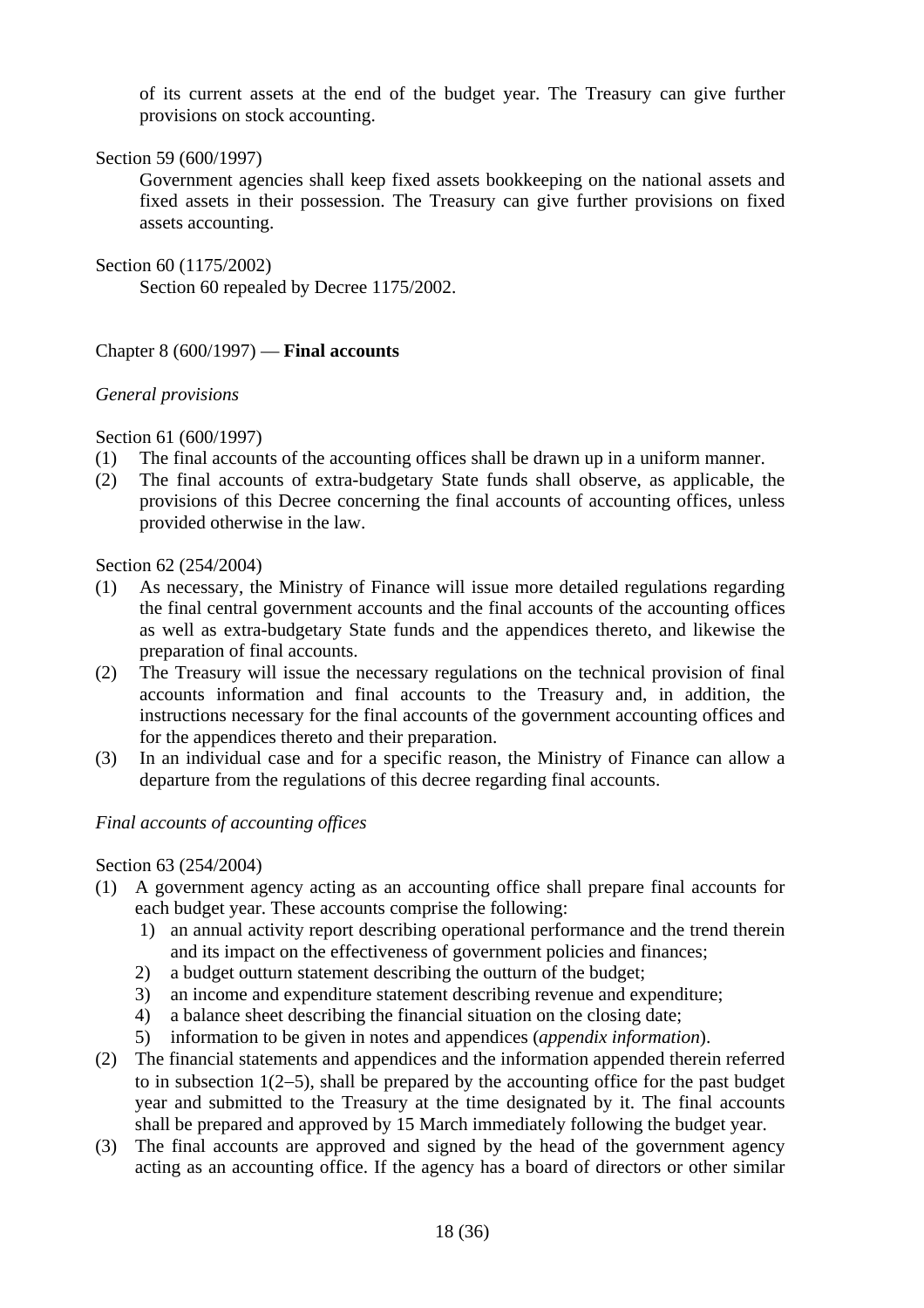multi-member body with executive authority, this body shall approve and sign the final accounts in addition to the head of the agency**.** The final accounts of the ministry are approved and signed by the minister acting as head of the ministry, as proposed by the official acting in the capacity of permanent secretary of the ministry**.** If another minister is also designated to deal with issues in the ministry's sector, he approves and signs the final accounts with respect to the duty areas in question.

(4) After approval of the final accounts, the accounting office shall send them without delay to the ministry, the State Auditing Office, and the Treasury. The final accounts are placed in the Treasury's public website unless otherwise provided by the openness act with regard to certain parts thereof.

# Section 64 (254/2004)

- (1) The budget outturn statement of the accounting office must present the following with the accuracy of the breakdown of budgetary accounts:
	- 1) information on appropriations transferred from previous budget years and those transferred to the next budget year; and
	- 2) information on budget authorizations granted in the budget and the use thereof, expenditure during the budget year due to said use, and appropriation needs due to the use thereof in subsequent budget years.
- (2) The budget outturn statement; statement on income and expenditure, and the balance sheet are prepared in compliance with the forms regulated by the Ministry of Finance and other provisions of the Ministry of Finance.
- (3) Balance sheet specifications are prepared to verify the financial statements.

# Section 65 (254/2004)

- (1) The activity report on operations included in the final accounts of the accounting office shall comprise the following:
	- 1) a review of activity by management and especially of the most important changes that have occurred therein, and management's assessment of performance and the trend therein during the budget year (*review by management*);
	- 2) the most important information concerning the economy and productivity of activity, the performance and profitability of priced activities, the cost recovery rate of jointly financed activities and the trend therein (*information on operational efficiency*);
	- 3) the most important information concerning the volume of services performed and public goods produced and the most important information concerning service capacity, the quality of services and public goods and the trend therein, and an account of the impact on the effectiveness of government policies and finances (*information on output and quality management*);
	- 4) the most important information on the number of personnel, structure of personnel in various task groups, personnel expenses and the structure thereof, and labour welfare and the trend therein, as well as the trend in expertise and other intangible capital and the renewal of functions and services (*information on human resources management*);
	- 5) the most important information on the effectiveness and grants of the accounting office, and of other government support and corresponding transfers, and also of capital expenditure implemented by the accounting office (*information on the effectiveness of transfers and capital expenditure*);
	- 6) an analysis of financial statements, in which factors apparent from the financial statements regarding the trend in, and structure of, finances and the connections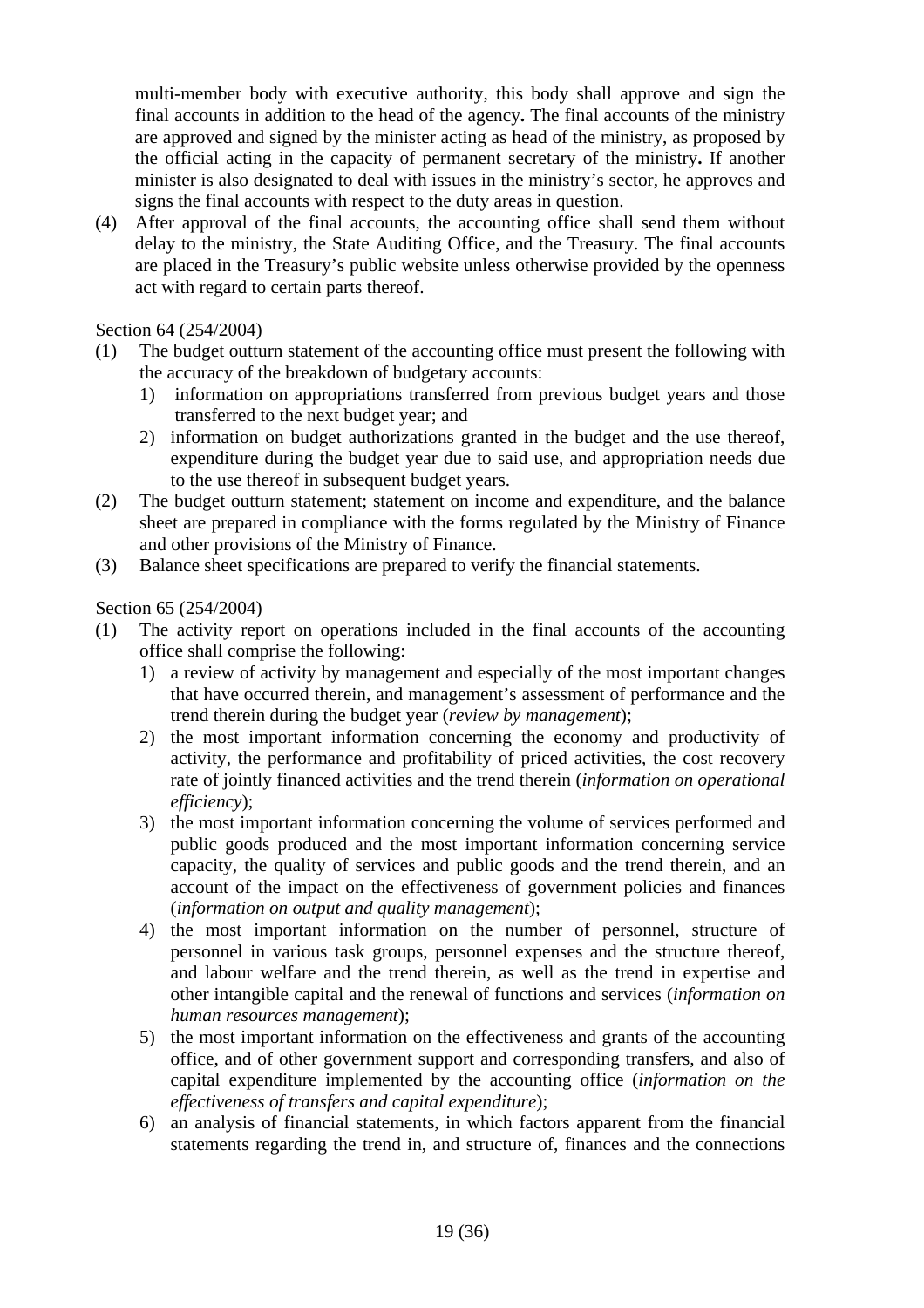between finances and performance are explained (*analysis of financial statements*);

- 7) an assessment of the appropriateness and adequacy of internal control and of the risk management entailed therein and a statement of the status and the most essential developmental needs of internal control (*assessment and statement of assurance of internal control*);
- 8) the most important information regarding assessment of the impact and effectiveness of activity if a more extensive assessment of the impacts and performance of the activity within the sphere of the accounting office was made during the budget year (*results of assessments*);
- 9) a summary of abuse and crime relating to State assets or assets for which it is responsible, and of preliminary investigation and legal proceedings as well as of other procedures initiated due to abuse and crime (*summary information concerning errors and misuse*) and, in addition, a summary of the recovery of government support or central government transfers to local government in a government agency acting as an authority for government transfers and grants or as an authority granting government funding (*summary information on recovery*).
- (2) The information on operational performance referred to in subsection 1(2−5) above is presented as far as possible by using the appropriate indicators, supplemented as necessary with qualitative statements. The information concerning performance shall include the comparisons to the performance targets confirmed in section 11 and also analyses of derogations, and the most essential reasons therefore.

Section 65 a (254/2004)

- (1) If a ministry has confirmed performance targets for a government agency that is not acting as an accounting office in the manner provided in section 11, the said government agency shall prepare an activity report on its own activity during the time designated by the ministry. Such a report must, however, be prepared by the  $15<sup>th</sup>$  of March immediately following the budget year. In the report on operations, the government agency shall provide the principal information on the factors regarding the operational performance referred to in section 65, subsection 1(1−4) and the assessment and statement of assurance for internal control referred to in item 7. The report is approved and signed by the head of the government agency. If the government agency has a board of directors or a similar multi-member body with executive authority, this body will approve and sign the report in addition to the head of agency. The activity report on operations is prepared and the information in it submitted in the manner otherwise provided by the ministry. As necessary, the ministry in question will also issue further provisions on the activity report on operations referred to in this article.
- (2) After approval, the report must be sent without delay to the ministry, the State Audit Office, and the Treasury. The report and the performance information included in it are placed on the public website maintained by the Treasury, unless otherwise provided by the openness act with regard to certain parts thereof.

Section 65 b (254/2004)

- (1) Unless otherwise provided by the law, the final accounts of extra-budgetary State funds shall include the following:
	- 1) an activity report on operations describing operating performance and the trend therein and the impact of operations on the effectiveness of government policies and finances;
	- 2) statement of income and expenditure describing revenue and expenditure;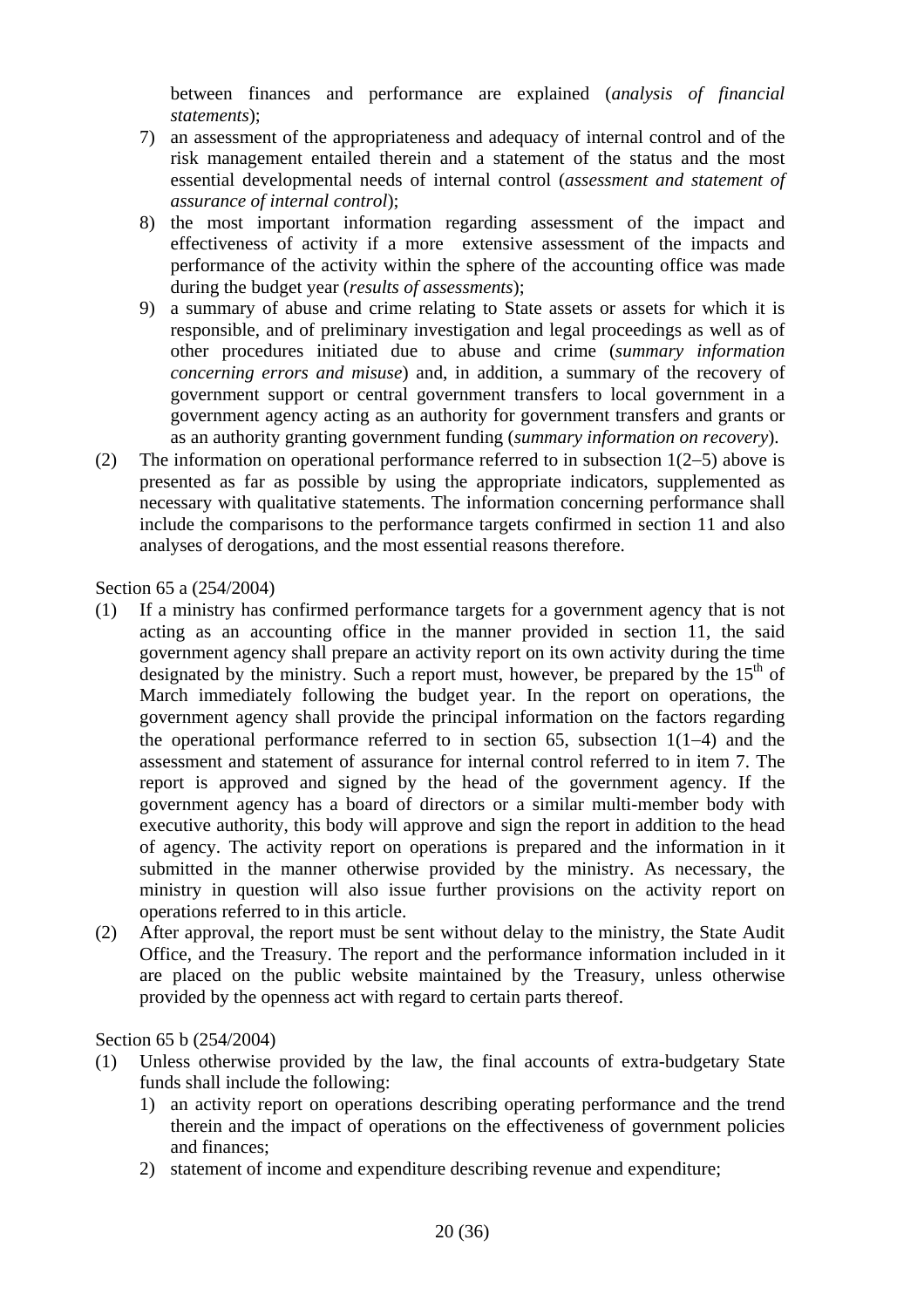- 3) a balance sheet describing the financial position on the closing date;
- 4) a cash-flow statement describing cash flows;
- 5) information in notes and appendexis information (*appended information)*, which includes information concerning the budget outturn allocation table for off budget assets or of a budget approved for an extra-budgetary fund.
- (2) Otherwise, the provisions in this decree pertaining to the final accounts of an accounting office are applied to the final accounts of an extra-budgetary State fund.

# *Definition of capital assets*

Section 66 (600/1997)

- (1) The national assets, fixed assets, current assets and liquid assets in the possession of the accounting office shall be entered in the balance sheet as separate asset items.
- (2) 'National assets' refers to State assets constituting the cultural and natural heritage, where the prime goal of ownership is to conserve the assets and safeguard this conservation. As necessary, the Ministry of Finance will issue further provisions on national assets.
- (3) 'Fixed assets' refers to physical objects, transferable rights and other public goods whose period of impact as a production factor extends over more than one financial year.
- (4) 'Current assets' refers to commodities, which are intended for resale, either directly or after processing, or for consumption.
- (5) 'Liquid assets' refers to cash, accounts receivable and other liquid assets.

Section 66 a (600/1997)

- (1) The assets of the balance sheet shall include entries indicating the undepreciated portion of the acquisition cost of national assets and fixed assets and other long-term expenditure entries in sufficient detail, together with valuation items, together with the capitalized acquisition cost of current assets, and liquid assets. Under liabilities, there shall be entries on capital and reserves, provisions, valuation items and liabilities, divided into long-term and short-term debts. Any debt, or part of a debt, which falls due for payment after one year or later shall be considered a long-term debt. If the agency has a claim on a party to which the agency is itself indebted, the claim and the debt shall be entered separately in the balance sheet.
- (2) All assets and capital covered by restrictive special stipulations shall be entered separately in the balance sheet.

#### *Asset acquisition cost*

Section 66 b (600/1997)

- (1) The acquisition cost of an asset is counted as comprising all variable costs caused by its purchase and manufacture.
- (2) If the fixed costs relating to the acquisition and manufacture of an asset are significant compared with its acquisition cost, departure from subsection 1 is allowed so that the acquisition cost is also counted as including the relevant portion of fixed expenses related to acquisition and manufacture of the asset.
- (3) It must be possible to specify expenses deriving from acquisition and manufacture of a commodity and included in capitalized acquisition cost by means of cost accounting or cost calculations.
- (4) Transfers of possession between accounting offices are recorded in commercial accounting as an expense for the commodity in question in the amount of acquisition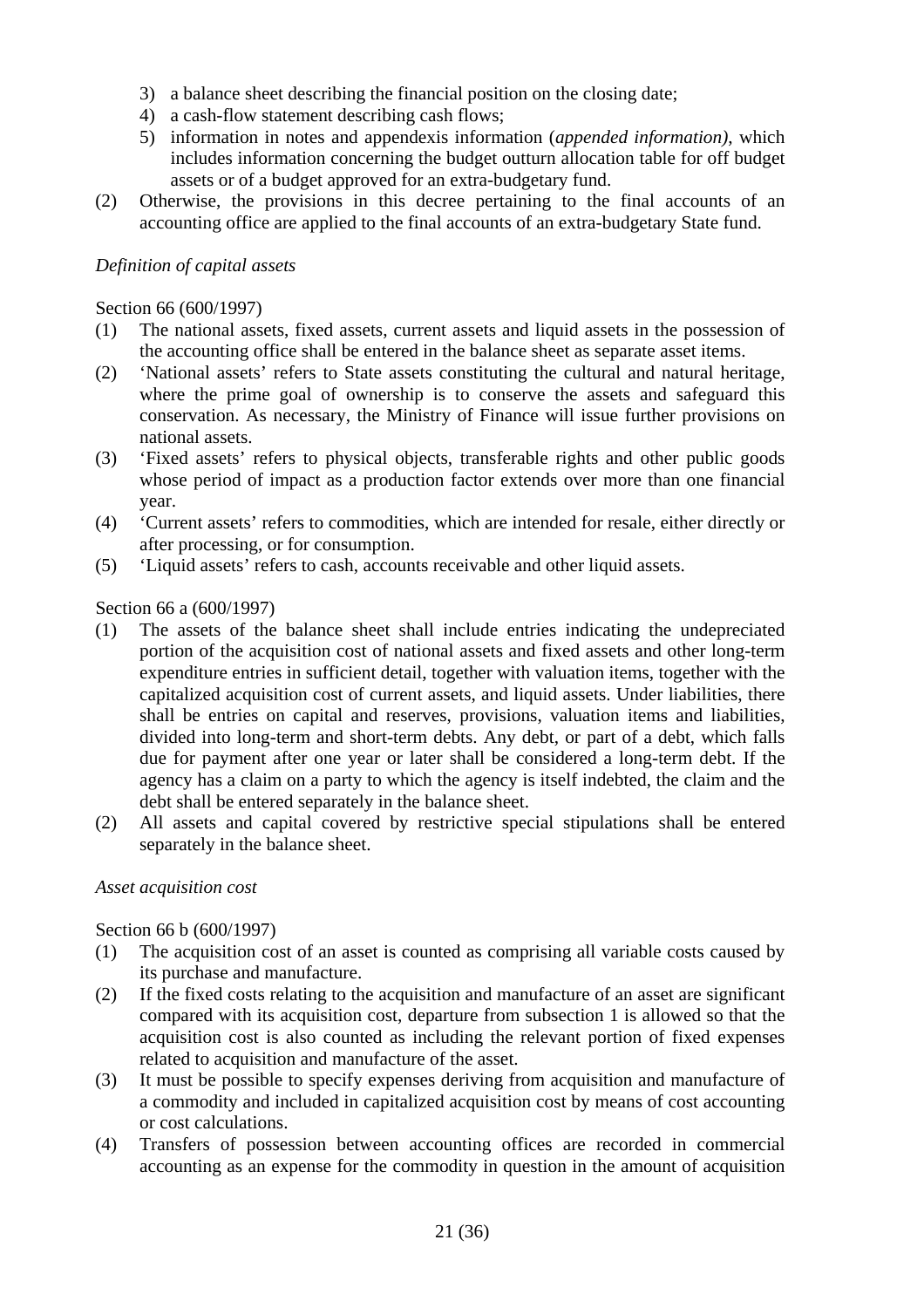cost still unrecorded after the deductions referred to in sections 66 f and 66 g up to the date of transfer. (1175/2002)

(5) The Treasury will issue further provisions on the definition of asset acquisition cost.

# *Valuation of balance sheet items*

Section 66 c (600/1997)

- (1) The final accounts shall include entries as follows:
	- 1) receivables at their face value, but not in excess of their probable value;
	- 2) securities and other similar financial assets included in financial assets at their cost value or at their estimated market value at the end of the financial period, if lower than cost value;
	- 3) liabilities at face value adjusted by the positive or negative issue premium arising when a loan is taken out or, if the debt is tied to an index or to another similar standard of comparison, at the higher value resulting from changes therein. (1175/2002)
- (2) Receivables, liabilities and other commitments in foreign currencies shall be translated into euro units according to the last rate of the financial year issued by the Central European Bank. If the receivables, liabilities or other commitments are tied to a given rate of exchange by agreement or otherwise, they shall be translated into euro units observing that rate of exchange. (1253/2004)

# *Revaluations*

Section 66 d (600/1997)

 If the probable transfer price of a land or water area, building, security or other comparable commodity included in national assets or fixed assets is permanently significantly higher at the end of the budget year than the acquisition cost, a revaluation equal to not more than the difference between the estimated sales price and the undepreciated portion of the acquisition cost can be included in the balance sheet, in addition to the undepreciated acquisition cost. The amount of the revaluation shall be shown as a valuation item under liabilities. If the revaluation proves to be unjustified, it must be reversed.

# *Balance sheet specifications*

#### Section 66 e (600/1997)

- (1) The balance sheet specifications shall list, in detailed groupings, all national assets and fixed assets, or increases and decreases therein during the budget year, all current assets and liquid assets, and other long-term expenditure and long-term investments entered in the balance sheet (capitalized), together with liabilities.
- (2) The balance sheet specifications can, with Treasury permission, be made as computer output or in some other manner readable using magnifying equipment and capable of being converted into clear written form if necessary.
- (3) Balance sheet specifications must be dated, and signed by the persons who compiled them.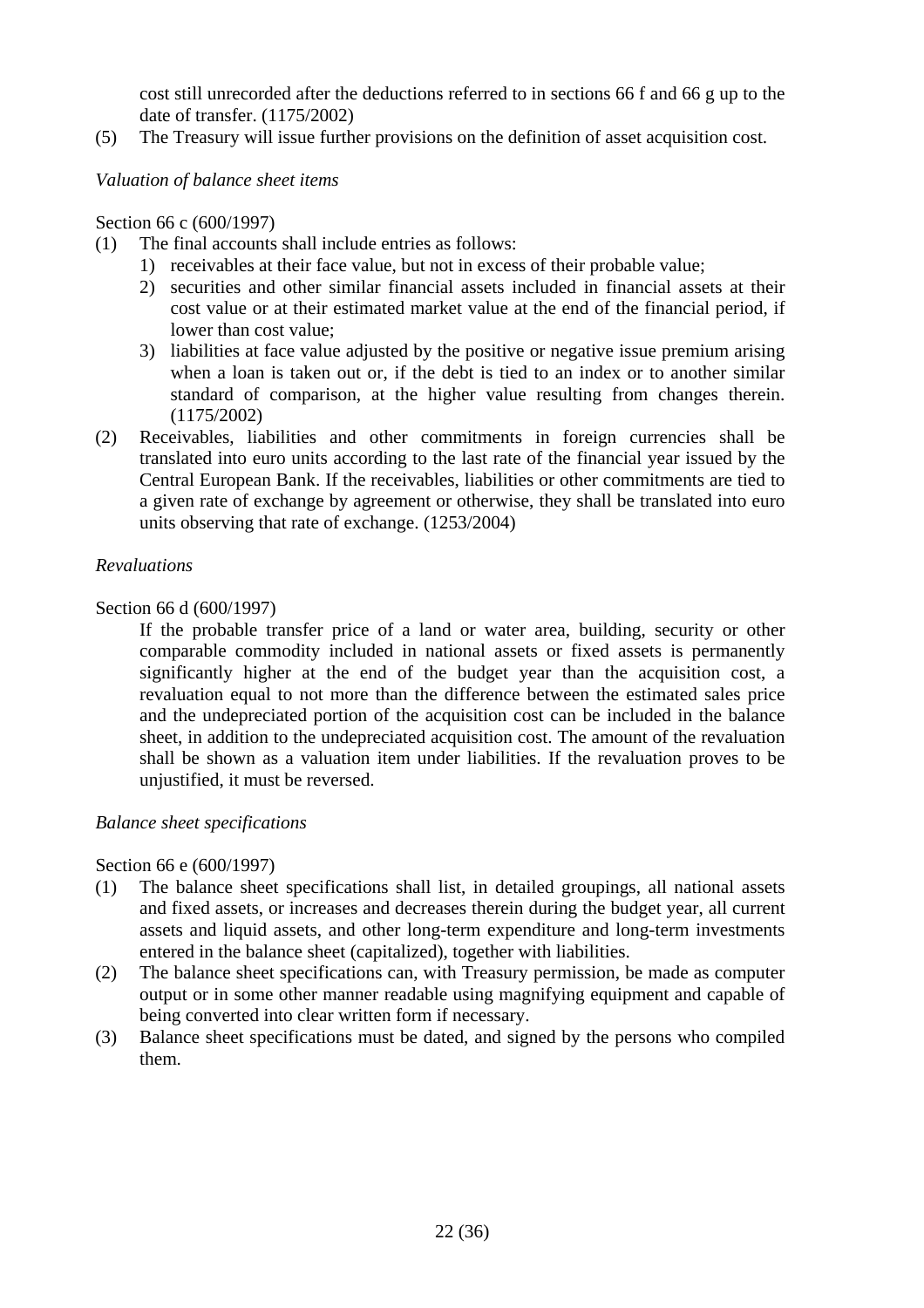# *The capitalisation in income and expenditure statements and balance sheets*

Section 66 f (19.6.1997/600)

- (1) In the final accounts, commercial accounting revenues for the budget year shall be entered as income. The expenses deductible from income shall comprise those commercial accounting expenses against which a product or service has been delivered, together with all other expenditure during the budget year for which the corresponding delivery will probably never take place, and losses. Other commercial accounting expenditure may be capitalized as provided below.
- (2) If the revenue to be accrued from the delivery of goods or services of significant extent and comprising a number of stages has been allocated in the Budget as revenue for the budget year in accordance with the provisions of section 5 b (2), the delivery of the goods or services shall be entered in the commercial accounting as yield on the basis of the stage of delivery or of processing. The accounting office shall observe the same criterion in entering all the revenue referred to in this subsection as yield. (254/2004)

Section 66 g (600/1997)

- (1) Any stock acquisition cost outstanding at the end of the budget year shall be capitalized. However, if the estimated acquisition cost of stocks or the selling price of the stocks in chargeable operations is lower at the end of the budget year than their original cost, however, the difference shall be recorded as an expense.
- (2) The acquisition cost of national assets and fixed assets shall be capitalized and entered as depreciation according to a pre-determined plan over the useful lives of the assets.
- (3) If other long-term expenditure is capitalized, it must be depreciated according to a pre-determined plan.
- (4) The income and expenditure statement or the balance sheet, or the notes thereto, shall indicate depreciations of national assets and fixed assets and other long-term expenditure deducted from the earnings for the budget year, broken down by balance sheet item, and also provide an explanation of the grounds for the pre-determined depreciations and changes in them. The depreciation plans and changes in them shall be drawn up in written form and appended to the balance sheet specifications.
- (5) As necessary, the Treasury will issue further provisions on depreciation and the compilation of depreciation plans, and on capitalisation in general.

#### *Notes to an accounting office's annual accounts*

# Section 66 h (254/2004)

The following shall be appended to the final accounts:

- 1) with regard to preparation of the final accounts, information concerning the principles and valuation principles observed, and the grounds according to which an exchange rate is used to convert the receivables, debts, and other commitments of a government agency denominated in foreign currency into Finnish currency, and an account of other factors affecting the comparability of the final accounts with the final accounts of the previous year;
- 2) an account of net-budgeted estimated revenues and appropriations supplementing the budget outturn statement;
- 3) information regarding appropriation overruns in estimated appropriations:
- 4) information regarding cancelled deferred appropriations;
- 5) an itemization of personnel costs that comprises an account of the division of personnel costs of a government agency into salaries, wages, remunerations, and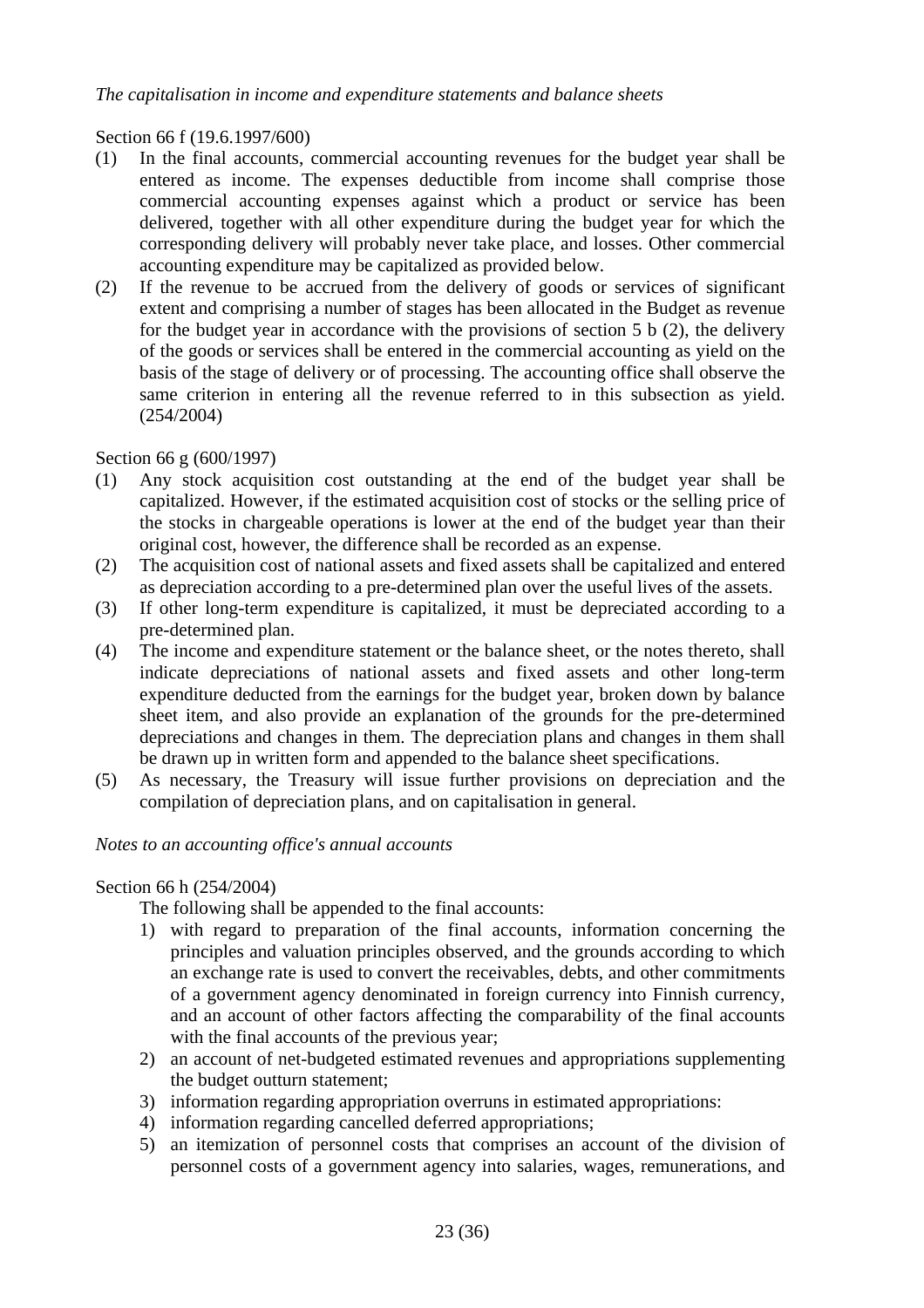performance-based components, of the salaries and remunerations of management, the combined value of fringe benefits, holiday pay liability, pension expenditure and other social security costs;

- 6) an account of the grounds for depreciation according to plan and the change therein;
- 7) an account of depreciation on national and other long-term expenditure and fixed assets, itemized according to balance sheet items;
- 8) an itemization of financial income and expenditure;
- 9) an itemization of the loans of the government agency granted from the State budget economy that were valid at the end of the budget year;
- 10) an account of stocks and shares of various kinds in the possession of a government agency and of other securities equivalent to shares, and of equity capital investments made by a government agency;
- 11) an account of balance sheet financial items and of liabilities of the State budget economy managed by the government agency and the changes therein;
- 12) an itemization of state guarantees and warranties and other government liabilities granted by a government agency and in effect at the end of the budget year;
- 13) an itemization of assets entered in funds in the balance sheet of the government agency;
- 14) an itemization of the off-budget assets, foundations, and associations administered by the government agency, not included in the balance sheet;
- 15) the accounts required by the Ministry of Finance;
- 16) other supplementary information required for a true and fair account.

# *Statement of the ministry on the final accounts* (254/2004)

# Section 66 i (254/2004)

- (1) By 15 June following the budget year, the ministry shall annually issue a statement, including the grounds therefore, on the final accounts of the accounting office and extra-budgetary State funds activity in its administrative sector, and of the measures occasioned by the final accounts and the auditors' report of the State Audit Office on them, and by other accounts and statements concerning the activity and finances as well as the final accounts of the accounting office or of the extra-budgetary fund.
- (2) In its statement on the final accounts, the ministry shall provide the following:
	- 1) an estimate of performance and the trend therein and of the outturn of the performance targets set in compliance with section 11;
	- 2) a statement as to whether the grounds for reporting performance are appropriate with respect to steering and accountability and the ministry's position on development needs;
	- 3) the measures that should be taken by the accounting agency or an extra-budgetary fund and by any government agency belonging to the accounting office due to the final accounts and to improve performance;
	- 4) the measures to be taken by the ministry because of the final accounts and to improve performance.
- (3) If in compliance with section 11, a ministry has set performance targets for a government agency that is not an accounting office, the ministry shall submit a statement, including the grounds therefore, on the measures occasioned by the activity report on operations of the government agency and by the audit reports of the State Audit Office concerning its finances and activity. The provisions concerning the statement on the final accounts as stipulated in subsection 1 apply to the activity report on operations as appropriate.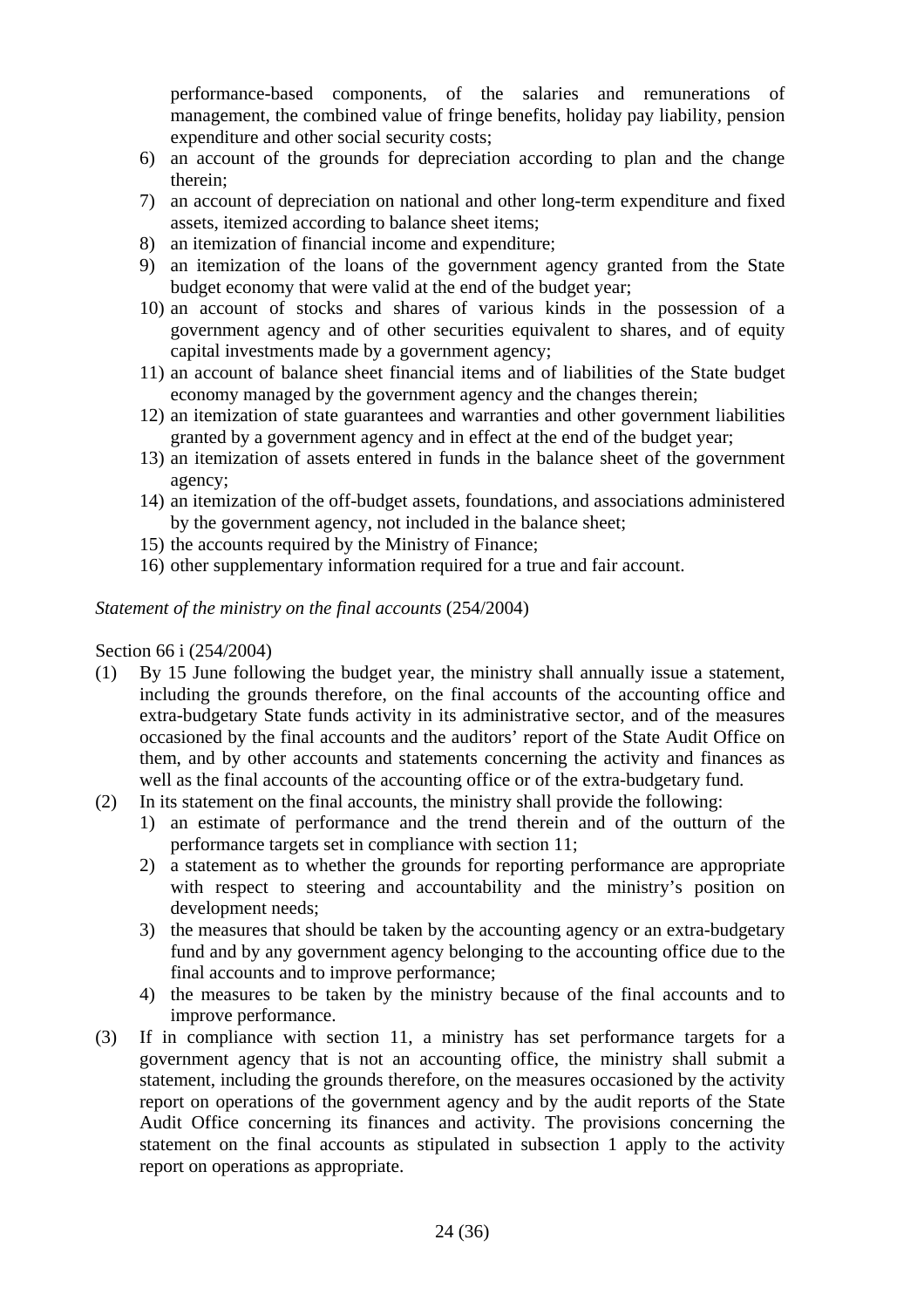(4) The ministry shall inform the Ministry of Finance, the State Audit Office, and the State Treasury of its statement. Statements are placed on the Treasury's public website unless the openness act provides otherwise with regard to certain parts thereof.

# *Central government final accounts and preparation of the State Annual Accounts Report*  (254/2004)

### Section 67 (254/2004)

- (1) The statement on the Budget outturn is prepared on the basis of the general ledger for budget accounting and of information regarding budget-authorization accounting. The Statement on the Budget outturn contains the information concerning budget revenue and expenditure with the accuracy of main titles of revenue and expenditure or of main title, class, and item, and a comparison of the outturn of revenue and appropriation accounts and the Budget presented with similar accuracies. The Statement on the Budget outturn presents information on deferrable appropriations from previous budget years and on deferrable appropriations for the following budget year. In conjunction with the Statement on the Budget outturn, information is given with the accuracy of main title and item on budget authorizations and the exercise thereof during the budget year, expenditure generated by said exercise during the budget year, and the appropriation needs generated by the exercise of budget authorizations in subsequent budget years.
- (2) If the amount equivalent to the surplus referred to in section 3 b (1) of the State Budget Act is used in covering the budget, said amount is entered in the statement on the Budget outturn as a separate item in conjunction with budget revenues. If an appropriation is included in the budget to cover the deficit referred to in subsection 2 of the above-mentioned section, said appropriation is entered in the Statement on the Budget outturn as a separate item in conjunction with budget expenditure. In addition, the statement of the Budget outturn presents, with the accuracy of main titles of revenue and expenditure, and, after comparison of the Budget with the revenue estimates and appropriating accounts with the accuracy of main titles or revenue and expenditure, class and item, the accumulated surplus or deficit for the end of the budget year referred to in subsection 1 of the above-mentioned section, at the end of the previous budget year and of the current budget year.
- (3) The statement on income and expenditure and the balance sheet and the cash flow statement are prepared on the basis of the general ledger for central government commercial accounting on the basis of the account information of the accounting offices in accordance with the forms provided by the Ministry of Finance for the statement on income and expenditure, balance sheet, and funds statement. The effects of revenue and expenditure between government agencies and the effects of mutual receivables and payables are eliminated, taking the significance of the matter into account. As necessary, the Ministry of Finance will issue further provisions.

#### Section 67 a (254/2004)

The following shall be appended to the State Final Annual Accounts:

1) with regard to preparation of the final accounts, information concerning the principles and valuation principles observed, and the grounds according to which an exchange rate is used to convert into Finnish currency the receivables, debts, and other commitments of the government agency that are denominated in foreign currency, and an account of other factors affecting the comparability of the financial statement and Report with that of the previous year;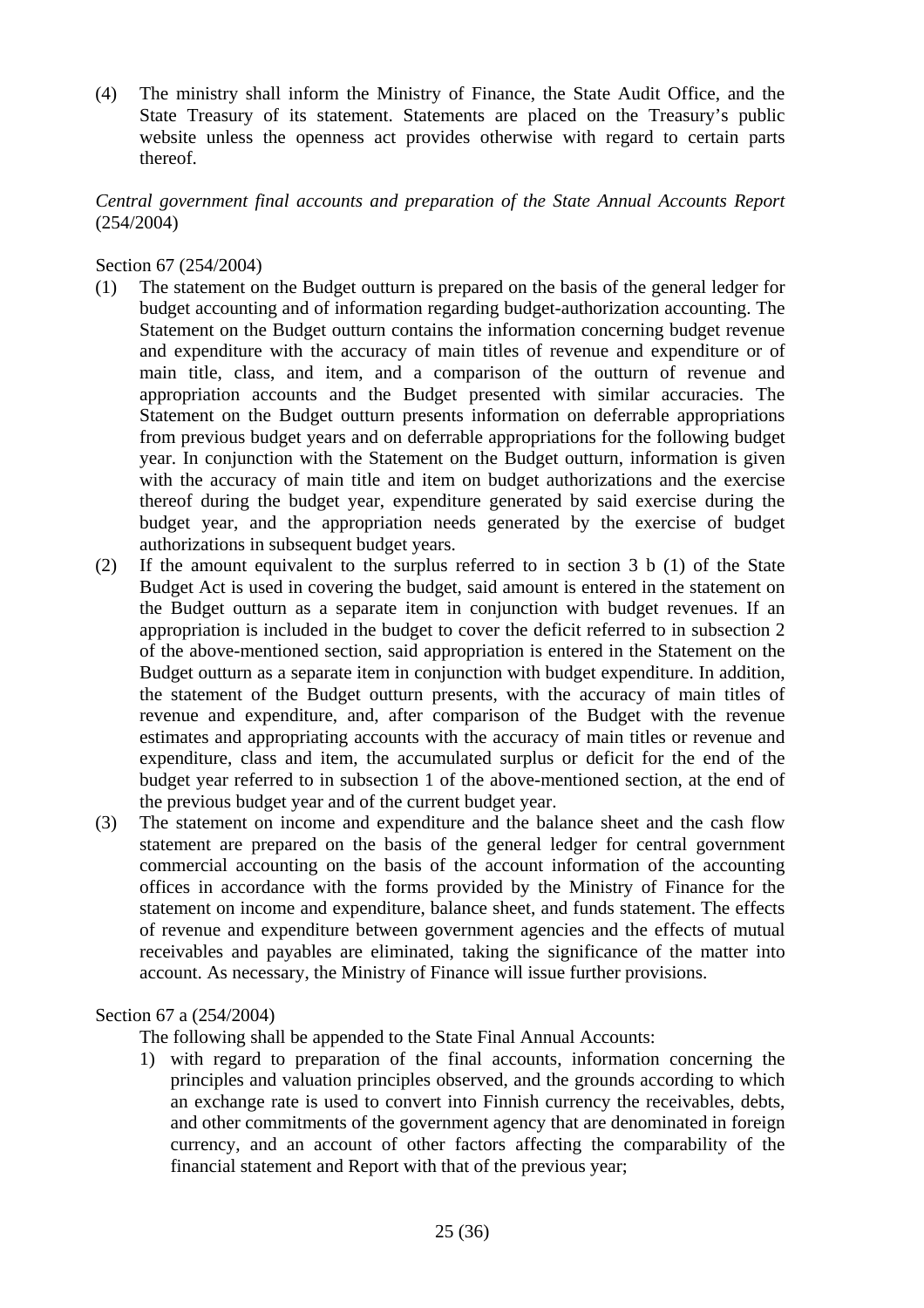- 2) information regarding changes made in the Budget on the basis of supplementary budgets;
- 3) information regarding variable annual appropriation overruns in estimated appropriations:
- 4) information regarding cancelled deferred appropriations;
- 5) an itemization of financial income and expenditure;
- 6) an account of loans granted from the central government on-budget assets;
- 7) an account of government stocks and shares of various kinds and of other securities equivalent to shares, and likewise of equity capital investments made by government;
- 8) an account of changes in the liabilities of the central government on-budget economy;
- 9) an account of the maturity breakdown and duration of the liabilities of the central government on-budget economy;
- 10) an itemization of financial items in the balance sheet;
- 11) an account of the cash needs and liquid assets of the central government budget economy balance sheet;
- 12) an itemization of government guarantees and warranties and other contingent liabilities granted by the government in effect at the end of the budget year;
- 13) other supplementary information required to give a true and fair view.

Section 67 b (254/2004)

- (1) The Treasury drafts a proposal for the State final accounts, including appendices, and submits it signed to the Ministry of Finance by the end of April following the budget year for the preparation of the State Annual Accounts Report. In addition, the Treasury drafts the accounts requested by the Ministry of Finance needed by it in preparation of the State Annual Accounts Report.
- (2) The Treasury's proposal for the State final accounts shall include the assessment and statement of assurance by the management of the Treasury on the appropriateness and adequacy of the internal control in the consolidated accounting, in the compilation of the year-end accounts and the appendices thereto, and in the procedures related to them as referred to in section 69.
- (3) In a manner stipulated in more detail by the Ministry of Finance, the Treasury will prepare for the ministries the accounts and reports, based on the final central government accounts and the consolidated accounting, needed for the preparation of the proposal concerning the description of the performance of the ministry's administrative sector to be included in the State Annual Accounts Report.
- (4) The State Treasury shall keep the proposal for the State final accounts, including appendices, the assessment and statement of assurance, the reports referred to in section 68 and the calculations verifying the correctness of the final accounts and other material as provided separately. (1253/2004)

Section 68 (254/2004)

 For the preparation of the State final accounts and the appendices thereto, an accounting office and an extra-budgetary State fund shall submit to the Treasury the reports based on the accounting and final accounts of the accounting office or extrabudgetary fund required by the Treasury, by the time it has set.

Section 68 a (254/2004)

(1) For the preparation of the State Annual Accounts Report, the ministry shall submit to the Ministry of Finance by the 15th April immediately following the budget year the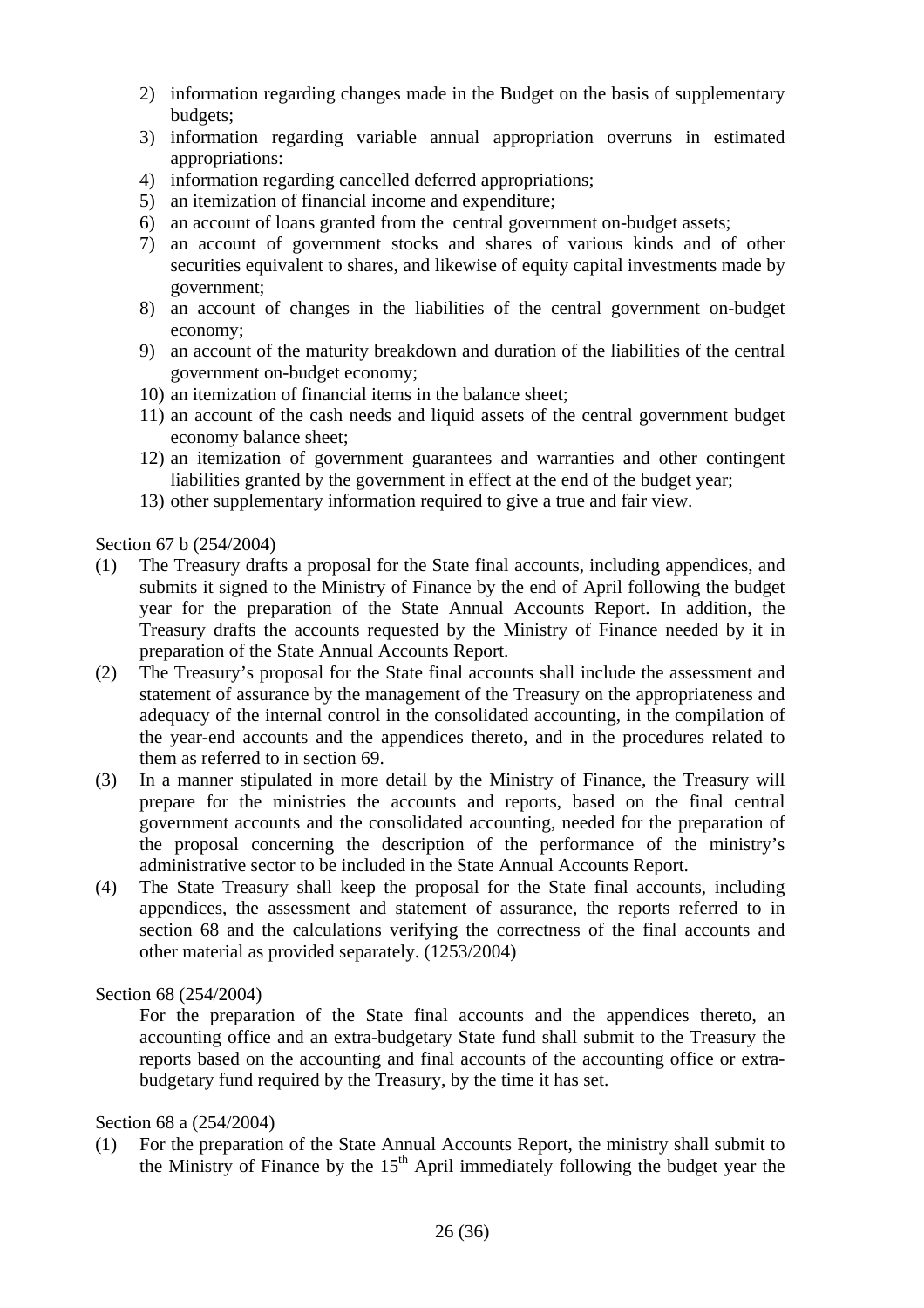fair and true information stipulated in section 18 of the State Budget Act as its proposal for a description of the performance of activity in its policy sector. In its proposal, the ministry shall provide a translation for the description of performance in its sector into the other official language by 22 April immediately following the budget year.

- (2) The ministry shall submit the approved final accounts of the unincorporated State enterprises and extra-budgetary State funds in its administrative sector to the Ministry of Finance by 30 April immediately following the budget year and also other proposals required for preparation of the State Annual Accounts Report to be included in the Report together with translations thereof into the other official language.
- (3) The ministry must submit to the Ministry of Finance the information and accounts required for the preparation of the State Annual Accounts Report.

# Section 68 b (254/2004)

- (1) The description of the performance of activity in the ministry's sector shall include the following:
	- 1) a review of the activity of the ministry's sector and of the most important changes that have occurred therein and an estimate of the impact on the effectiveness of government policies and finances and of the operational performance of the ministry's administrative sector during the budget year;
	- 2) a review of the most important changes and risks in the operating environment of the sector and an estimate of their significance with respect to the impact on the effectiveness of government activity and funding and to the operating performance of the administrative sector of the ministry in question, and also with respect to arrangement of risk management in the administrative sector;
	- 3) the most important information on developments in the effectiveness of government activity and funding and on the cost efficiency of actions in the ministry's sector;
	- 4) the most important information and estimates of the effectiveness of transfers granted in the administrative sector of the ministry and of the operating performance of activity funded with them;
	- 5) the most important information and estimates of the effectiveness, economy and profitability of investment expenditure used in the ministry's administrative sector;
	- 6) the most important summary information on the trend in operational efficiency, outputs and quality management, and in human resources management;
	- 7) the most important summary information and estimates on the trend in the finances and performance of unincorporated public enterprises and extra budgetary funds operating in the administrative sector of the ministry;
	- 8) a review of the trend in incorporated State companies in the ministry's sector and of ownership policy, and the most important information on the trend in other government business operations;
	- 9) an analysis of the most essential factors regarding the State final accounts and the finances, financial structure, and trend of the ministry's administrative sector apparent from the final accounts of government agencies, unincorporated government enterprises, and extra-budgetary State funds in the ministry's administrative sector and the connections between finances and the trend in performance;
	- 10) the most important information concerning the carrying out of assessments in the administrative sector of the effects and impacts of State activity and funding and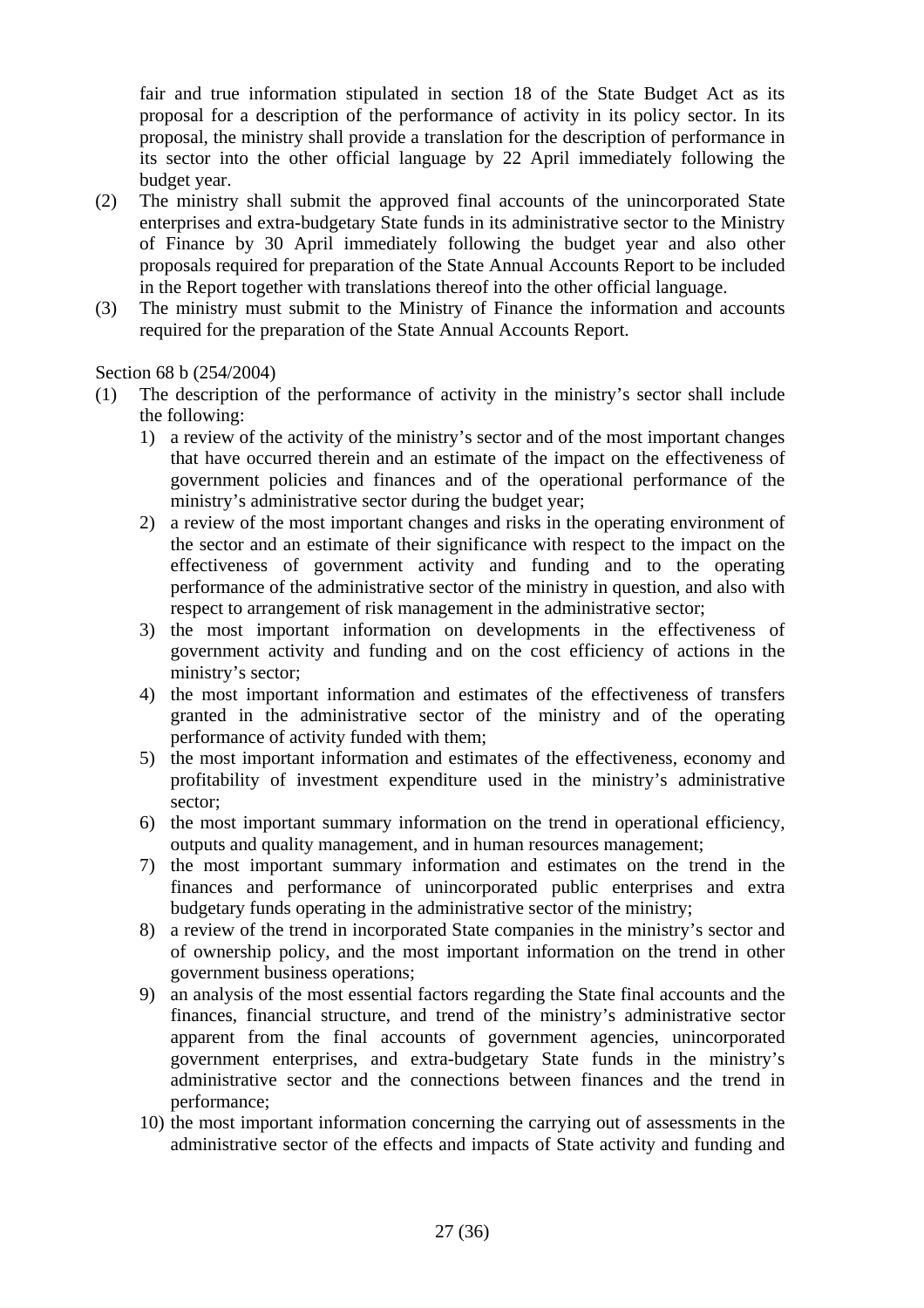the summary findings of such assessments, if a more extensive assessment of effects was made during the budget year.

- (2) The performance information referred to above in subsection 1(3−7) and whenever applicable, the other information referred to in subsection 1 are presented as far as possible by using appropriate indicators, supplemented with the necessary qualitative explanations. The information concerning performance shall also include comparisons of the tentative performance targets presented in the grounds for the Budget Proposal and the approved performance targets.
- (3) The Government and the Ministry of Finance may give further provisions on the preparation of the description of the performance of the sector and of the preparation of other reports to be included in the State Annual Accounts Report.

# Chapter 9 — **Internal control**

#### Section 69 (263/2000)

- (1) The agency management shall ensure that the proper procedure is followed by government agencies relative to the scope and content of their finances and operations and related risks (*internal control*) in order to ensure:
	- 1) the legality and results of the finances and operations of government agencies;
	- 2) the security of the funds and assets managed by government agencies; and
	- 3) the true and fair view of the finances and operations of government agencies required for each government agency's management and external steering.
- (2) The procedure shall also comprise the management of assets that the government agency is responsible for or mediates, and any functions and tasks of the agency that the agency has delegated to other government agencies, corporations or private parties or is otherwise responsible for.
- (3) The procedure referred to in subsection 1 followed by a government agency acting as an accounting office shall also include the accounting office duties assigned to it.

#### Section 69 a (254/2004)

 The effects on the activity of government agencies of European Community law shall be taken into account in the internal control procedures. In addition, general standards and recommendations regarding internal control shall be taken into account.

#### Section 69 b (254/2004)

- (1) An accounting office shall have financial rules that are approved by a government agency acting as an accounting office. Financial rules for an accounting office formed from an entity of several government agencies are approved by the government agency acting as the accounting office after hearing the other government agencies belonging to the same accounting office.
- (2) The financial rules shall give detailed regulations on the following:
	- 1) arrangement of operational and financial planning, preparation and approval of budget targets and performance target proposals and implementation of the budget and of the approved performance targets, and the preparation and approval of the internal plans of the government agency concerning the finances and activity, budgets and performance targets;
	- 2) organization and functions of financial management, procedures and responsibilities in the functions of financial management, and other factors essentially affecting internal control and related risk management;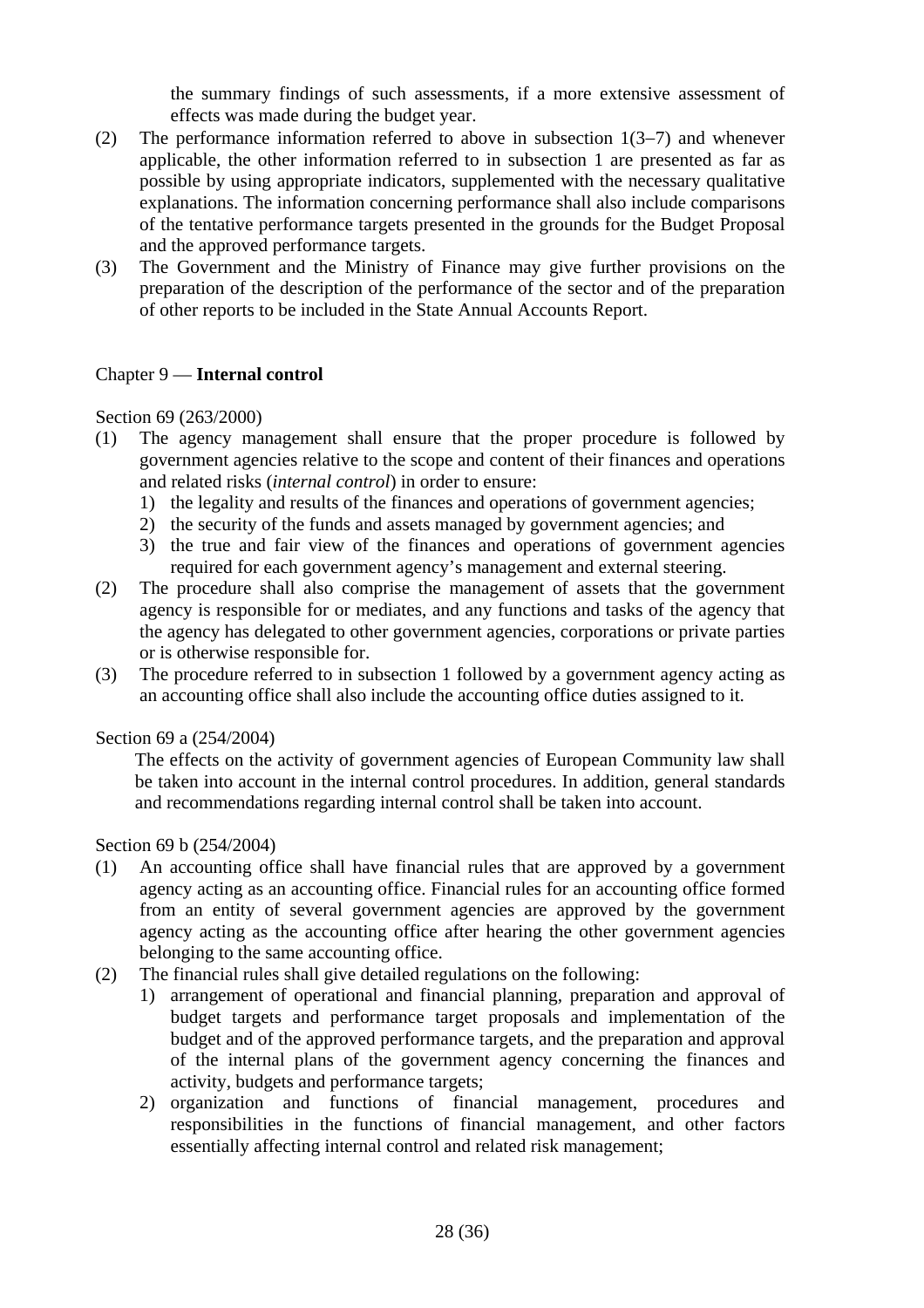- 3) if the accounting office comprises several government agencies with separate administration and functions based on law or decree, the authority of a government agency and its management in discharging financial management functions;
- 4) users of the transaction accounts of a government agency and procedures for use, approval of revenue, provisions for the collection thereof, and procedures for the collection of revenue, commitment to expenditure, approvers of expenditure and procedures for approval, and debiting of approved expenditure;
- 5) arrangements for accounting;
- 6) arrangements for accounting for performance and management accountancy and for other monitoring systems;
- 7) information security for the financial management and related systems of the accounting office;
- 8) procedure for transferring assets from the possession of the accounting office;
- 9) procedure when error or abuse are noted in financial management;
- 10) preparation of the final accounts and the related report on operations.
- (3) Other regulations relating to the activity of a government agency acting as an accounting office or to the activities of government agencies belonging to the accounting office can also be issued in financial rules. It can also be provided in the financial rules that regulations in other rules decided by the government agency can be issued instead of financial rules on certain matters concerning the internal activity of administration covered by financial rules in compliance with this decree.
- (4) Financial rules shall be drafted so that together with the rules concerning the administration of a government agency and, the rules of procedure issued on the basis of them regarding the administration of a government agency acting as an accounting office, or of a government agency belonging to an accounting office, appropriate and sufficient grounds for the internal control procedures stipulated in sections 69 and 69 a are provided.
- (5) The Treasury can issue regulations regarding the content and preparation of the financial rules of an accounting office. The ministries, the State Audit Office, and the Treasury must be informed of the financial rules and the other rules referred to in subsection 2 and the changes made therein.

#### Section 69 c (254/2004)

 At the request of another government agency, a government agency shall conduct the financial control or administrative inspection pertaining to its competence, and draw up the necessary documents, if;

- 1) the government agency uses the government funding allocated for the agency requesting the action to use or re-allocate, or funding for which the requesting government agency is otherwise responsible on the basis of legislation;
- 2) the government agency grants partial funding from government funds designated for its use, or other funds for which it is responsible, for an undertaking or activity for which the government agency requesting control or inspection is otherwise responsible, or which is funded either partly or entirely by it;
- 3) it involves another joint undertaking or activity of the government agency that requested control or inspection and that the government agency that received the request.

#### Section 70 (263/2000)

(1) If there is due cause in view of the internal control procedures required in sections 69 and 69 a, the management of a government agency shall arrange for internal auditing.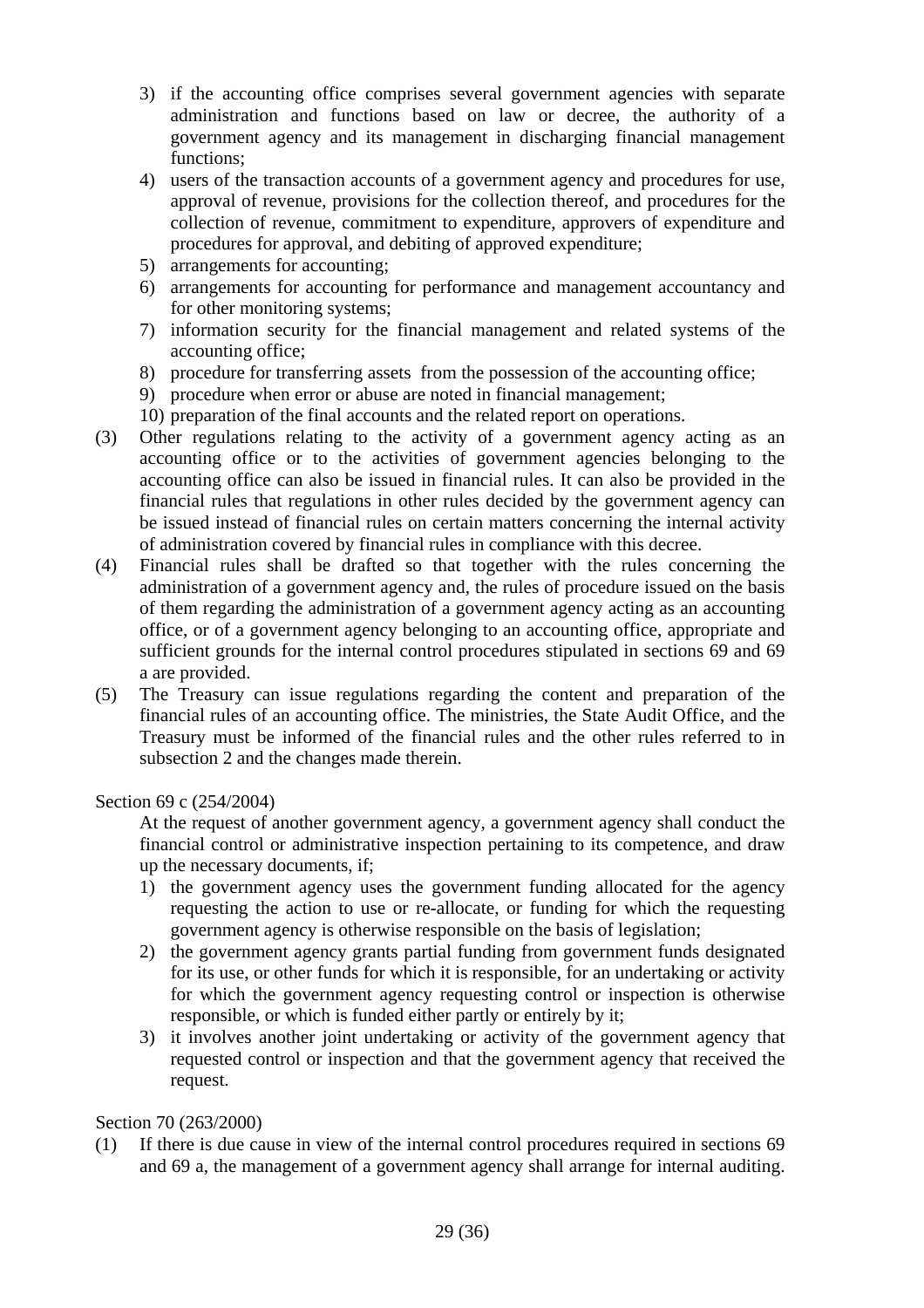The purpose of internal auditing is to ascertain for the management that the internal control system in place is adequate and sufficient, and to carry out the audits prescribed by the management.

- (2) The general standards and recommendations concerning internal audit shall be taken into account when arranging internal audits.
- (3) The stipulations on the procedures and status of internal audits in a government agency organization are issued in the standing orders for internal auditing confirmed by the agency itself. The relevant ministry and the State Audit Office shall be notified of the standing orders for internal audit.

Section 71 (254/2004)

- (1) There is a Council for Internal Control and Risk Management in conjunction with the Ministry of Finance.
- (2) The task of the Council is the following:
	- 1) to monitor and assess the state of internal control and of the arrangement for the risk management that is a part of it, and the procedures of it in central government, the methods and general development and the effectiveness of internal control, and the utilization of procedures in the guidance and management of finances and activity;
	- 2) to make initiatives regarding the development of internal control and of the risk management that is a part thereof;
	- 3) to agree on the procedures in internal control and in the administrative supervision of financial management with other authorities and government agencies, and to prepare the measures required therein;
	- 4) to monitor and assess the state of the arrangement of internal auditing, the quality and performance of the activity, and the use thereof in management and guidance, and the methods and general trend in internal auditing, and likewise to make initiatives for the development of internal auditing and the utilization thereof;
	- 5) to arrange for coordination of the internal auditing of government agencies and when necessary to harmonize the internal auditing activity of the government agency and the application of results;
	- 6) to monitor and assess the control and auditing of funds of the European Union and reporting concerning them in Finland, and to harmonize and develop the actions and procedures of the various authorities and government agencies therein, and likewise to prepare measures necessary for harmonization and development;
	- 7) to deal tentatively with Finland's reply to the Commission of the European Communities on the annual report of the Court of Auditors as indicated in article 143, item 6 of the Council Regulation on Financial Regulation (EY, Euratom) No. 1605/2002 to be applied to the general budget of the European Communities;
	- 8) to monitor and assess the situation of abuse and crime committed in the activity of government agencies or directed against the assets or property of the government or against assets or property for which the government is responsible, and to coordinate and develop the activity and procedures of the various authorities and government agencies therein, and reporting concerning misuse and error;
	- 9) to deal tentatively with the information about Finland to be compiled for the report referred to in article 280, item 5 of the Treaty establishing the European Community;
	- 10) to arrange training and cooperation and compile and disseminate good practices, and likewise to prepare proposals for recommendations and issue statements on issues pertaining to its sector.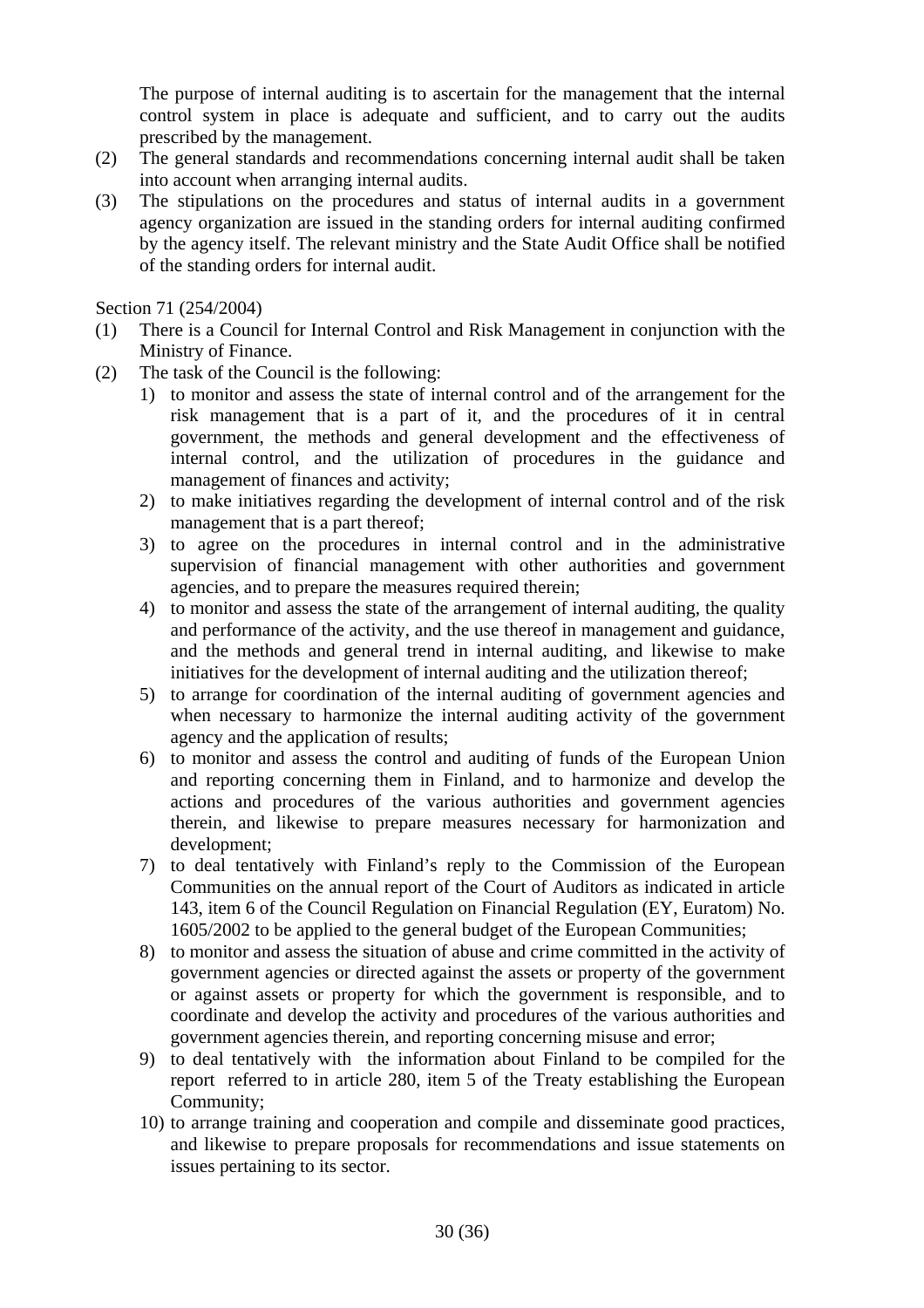- (3) The chairman of the Council on Internal Control and Risk management is the Government Controller General and the deputy chairman is the Government Deputy Controller General. The Government shall appoint the Council and appoint the members and deputy members thereof for three years at a time so that there is a representative of each ministry on the Council and when necessary representatives of the central co-operation partners of the Council as well as experts on fiscal administration, public finances and management and financial control and auditing.
- (4) The Council may have divisions for preparation of issues to be dealt with therein. The Ministry of Finance invites the members of the divisions. The Council may assign a task for which it is responsible to a division.

# Chapter 10 — **Miscellaneous provisions**

Section 71 a (927/1994)

- (1) In the interests of good accounting practice, there may be a State accounting board (hereinafter accounting board) at the Treasury, to provide opinions and recommendations when requested by a State authority, accounting office off-budget activity or unincorporated State enterprise concerning application of the provisions, stipulations and instructions on their accounting and final accounts, and to make proposals and issue recommendations on central government accounting, the compilation of final central government accounts and their development. The accounting board may also give opinions on accounting development projects of general importance.
- (2) The accounting board comprices a chairman and at least six and at most eight other members who each, except for the chairman, have their own personal deputy. The Ministry of Finance shall appoint the chairman, members and deputy members for three years at a time. The accounting board shall elect a deputy chairman from among its members. It can also set up sub-divisions from among its members to work on individual issues. The board and its sub-divisions are entitled to consult experts. The secretarial work and office services needed by the accounting board shall be provided by the Treasury staff as part of their official duties. (99/2005)
- (3) The fees and travel compensation of the board members, deputy members and experts shall be approved by the Ministry of Finance. By the end of March each year, the accounting board shall compile a report for the Treasury on its activities during the previous calendar year. The report shall be supplied to the Ministry of Finance for information. In other respects, what is laid down concerning State committees shall apply to the accounting board, as applicable.

Section 72 (263/2000)

- (1) The value of machinery, equipment, furnishings, supplies and other objects and transferable immaterial rights owned by the State and in the possession of a government agency (*movable State property*) is substantial if the current value of the property to be assigned, or, if this cannot be determined reliably, its book value exceeds 1,000,000 euros. (1252/2001)
- (2) An assignment of movable State property shall be considered substantial if an important issue of principle arising for financial, cultural or other equivalent reasons is related to the movable property to be assigned or its assignment.
- (3) What is provided on assignments above does not apply to the assignment of possession of movable property between government agencies.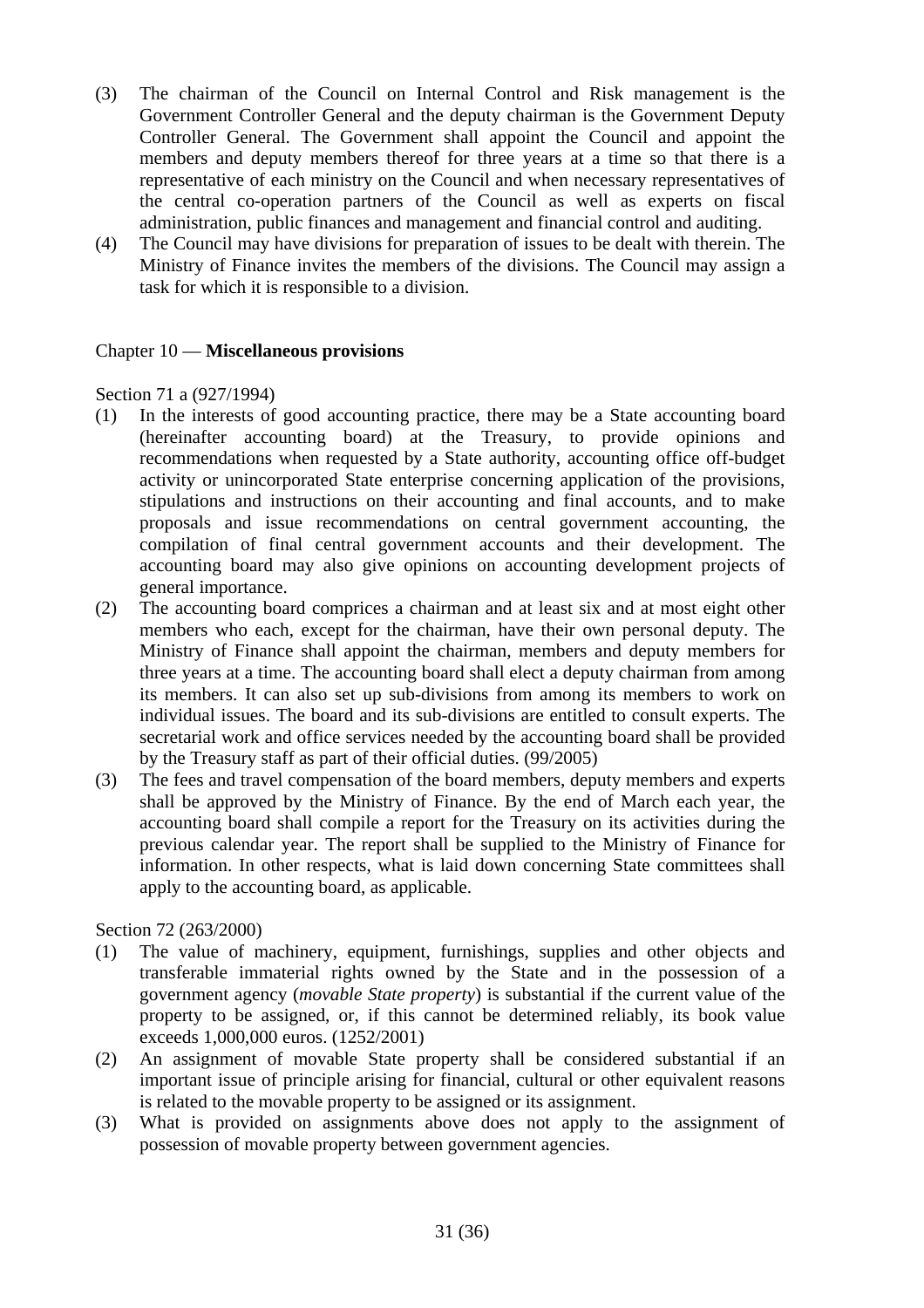Section 72 a (263/2000)

- (1) The method that is the most favourable to the State shall be applied in the assignment of movable State property.
- (2) Movable property may be assigned at a price lower than its current value in the following situations, if the assignment can be considered economically justified and expedient in relation to the State's best interest:
	- 1) when the assignment takes place in the context of the acquisition of new property;
	- 2) when the movable property to be assigned or the assignment is related to an important issue of principle arising for financial, cultural or other equivalent reason;
	- 3) when the assignment of movable property helps avoid substantial financial loss to the State;
	- 4) when the assignment takes place as a sale to the personnel of a government agency, if the sale is carried out as a direct sale, on the basis of bids or by auction.
- (3) In the cases referred to above in subsection 2(1-3), movable State property may also be assigned without consideration if the assignment can be considered clearly justified and expedient in view of the best interest of the State.

Section 72 b (263/2000)

 Movable property which is no longer in use can be assigned without consideration if the assignment can be considered justified and expedient in view of the best interest of the State:

- 1) for a non-profit purpose or a purpose related or equivalent to environmental protection, education or general cultural activity;
- 2) for cooperation carried out by Finland in Finland's neighbouring areas or a related purpose;
- 3) for development cooperation or a related purpose; or
- 4) for peacekeeping operations and other equivalent international cooperation.

#### Section 72 c (263/2000)

The assignment of State securities shall be considered insignificant, if:

- 1) the current value of securities concerning the same corporation and assigned in one budget year does not total over 1,000,000 euros; (1252/2001)
- 2) the securities are assigned at least at their current value; and
- 3) the assignment does not mean forfeiture of the State's simple voting majority or qualified majority or minority share.

#### Section 73

 Unless separately provided, the provisions of chapters 3−9 of this Decree shall not apply to unincorporated State enterprises, which are covered by the provisions of the Act on Unincorporated State Enterprises.

#### Section 74

 Further provisions on the application of this Decree will be issued as necessary by the Ministry of Finance.

#### Chapter 11 — **Entry into force**

Section 75

(1) This Decree enters into force on 1 January 1993.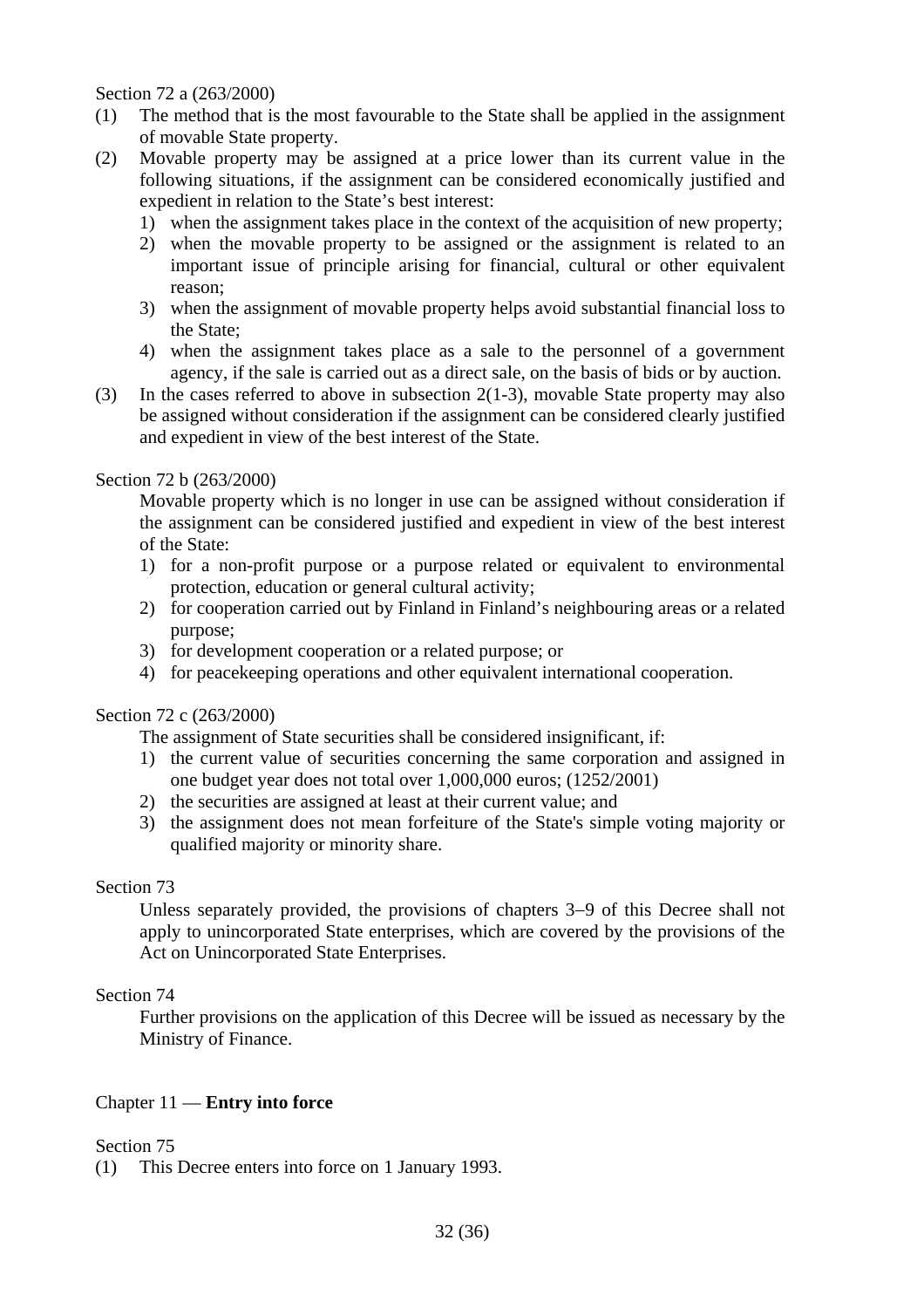- (2) It thereby repeals the decree of 13 May 1988 on the Budget (424/1988) and all later amendments of it.
- (3) Measures necessary for the implementation of this Decree may be undertaken before the Decree's entry into force.

# Section 76

 The provisions of the repealed decree referred to in section 75(2), which are in force when the present Decree takes effect shall be applied to the implementation of the Budget, to accounting and to the Financial Statement and Report for budget year 1992, and to the structure of the budget for budget year 1993.

### Section 77

- (1) Until otherwise ordered by virtue of this Decree, further provisions issued under the repealed decree referred to in section 75(2) shall still apply, unless they conflict with this Decree.
- (2) Permits issued by virtue of provisions in the repealed decree referred to in section 75(2) above, which are in force when the present Decree takes effect, shall remain in force insofar as they do not conflict with the provisions of this Decree.

# Section 78

 Accounting agencies shall approve the financial regulations referred to in section 26 by 1 June 1993 at the latest. Until then, standing orders on accounts approved by virtue of the repealed decree referred to in section 75(2) above, and other standing orders shall apply unless they conflict with this Decree.

# **Entry into force and application of amendments:**

#### 927/1994

- (1) This Decree enters into force on 1 November 1994.
- (2) Section 24 of this Decree, however, enters into force on 1 January1995. Section 5(3)(2) of the Decree applies for the first time to the 1995 Budget.
- (3) Measures necessary for the implementation of this Decree may be undertaken before the Decree's entry into force.
- (4) Rights granted under section 24 and in force at the time of entry into force of this Decree will continue to be in force indefinitely insofar as they are not in conflict with the provisions of this Decree until otherwise provided by Ministry of Finance decision.

#### 1587/1995

(1) This Decree enters into force on 1 January 1996. Measures necessary for the implementation of this Decree may be undertaken before the Decree's entry into force.

#### 1042/1996

- (1) This Decree enters into force on 1 January 1997.
- (2) Sections 65 and 65a of this Decree are applied for the first time to the report on operations for 1997, until which time the provisions in force at the time of entry into force of this Decree apply.
- (3) Measures necessary for the implementation of this Decree may be undertaken before the Decree's entry into force.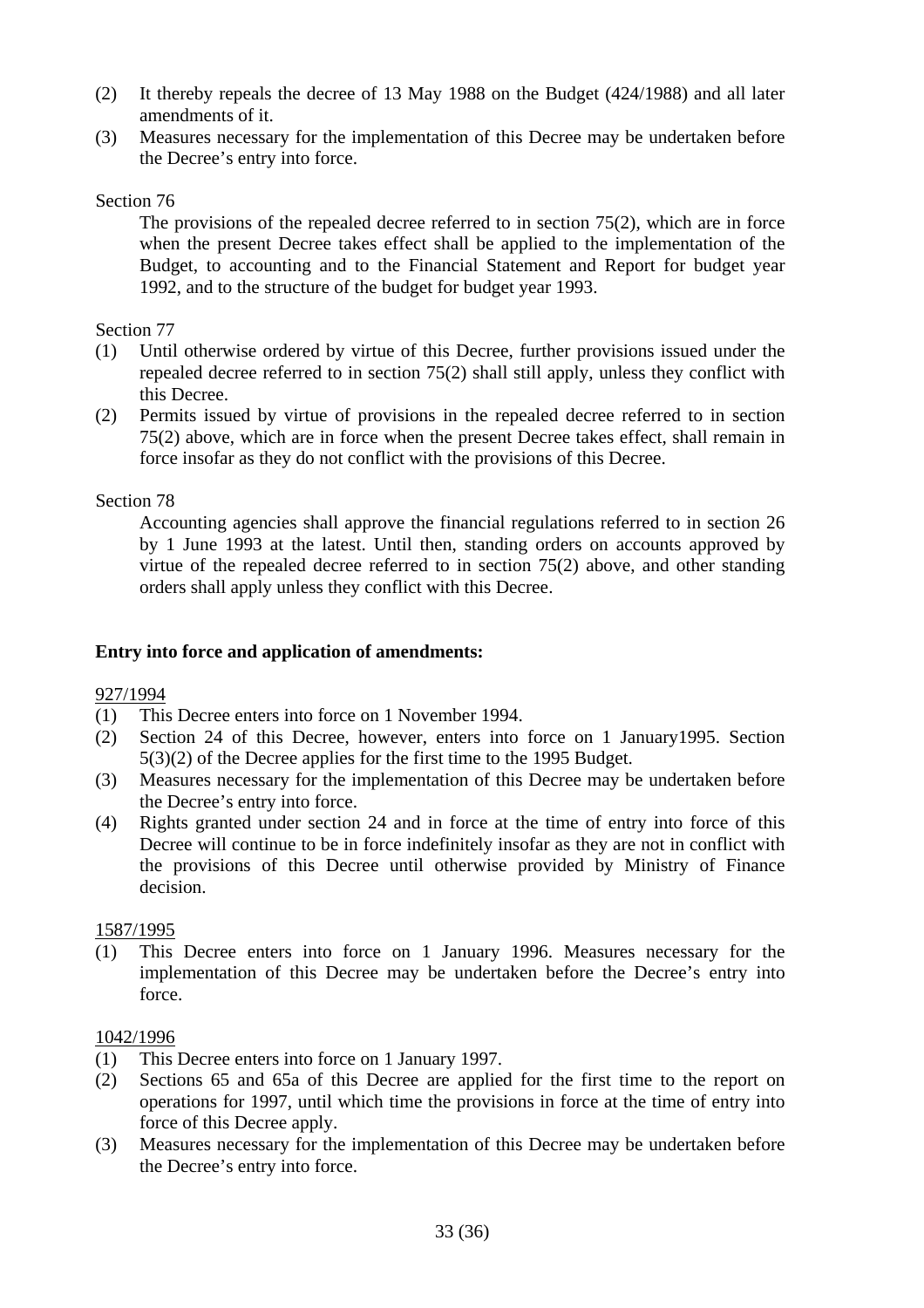# 600/1997

- (1) This Decree enters into force on 1 January 1998. Section 46(3-5), however, enters into force on 1 July 1997.
- (2) Measures necessary for the implementation of this Decree may be undertaken before the Decree's entry into force.
- (3) Permissions granted by the National Audit Office before the entry into force of the Decree remain in force under the conditions given in the permission decision for the period given in the decision if they are not in conflict with the provisions of this Decree.
- (4) The opening balance sheets of accounting offices must be drawn up in accordance with uniform principles. In drawing them up, the provisions of sections 64, 66 and 66 e of this Decree must be complied with. Further provisions on drawing up opening balances and related inventory of assets are issued by the Ministry of Finance. The Treasury issues any necessary complementary provisions.
- (5) The opening central government balance sheet is prepared by the Treasury and approved by the Government plenary session. The opening balance sheet of an accounting office is approved and signed by the head of the accounting office. If the accounting office has a board or some other management organ, this organ approves the opening balance sheet.
- (6) Unless otherwise provided, the drawing up of the opening balance sheets for offbudget entities must comply as appropriate with the provisions of this Decree on drawing up the opening balance sheets of accounting offices.
- (7) The final accounts must be drawn up under this Decree for the first time for budget year 1998. Accounting offices and off-budget entities must include the previous year's statement on returns and expenses, balance sheet and statement on the Budget outturn for the first time in the final accounts drawn up for budget year 1999.
- (8) Provisions in force at the time of entry into force of this Decree are applied to the accounts, other accounting and final accounts of budget year 1997.

#### 823/1997

- (1) This Decree enters into force on 1 September 1997.
- (2) Measures necessary for the implementation of this Decree may be undertaken before the Decree's entry into force.

#### 1111/1998

- (1) This Decree enters into force on 1 January 1999.
- (2) Sections 42 c, 42 d and 42 f of the Decree are applied for the first time to the 1998 accounts of government agencies and departments and off-budget entities, and section 63(4) for the first time to the 1998 final accounts of accounting offices.
- (3) Measures necessary for the implementation of this Decree may be undertaken before the Decree's entry into force.

#### 263/2000

- (1) This Decree enters into force on 6 March 2000.
- (2) Measures necessary for the implementation of this Decree may be undertaken before the Decree's entry into force.

# 1054/2000

- (1) This Decree enters into force on 1 January 2001.
- (2) Section 41 c of the Decree applies as of 18 December 2000, however.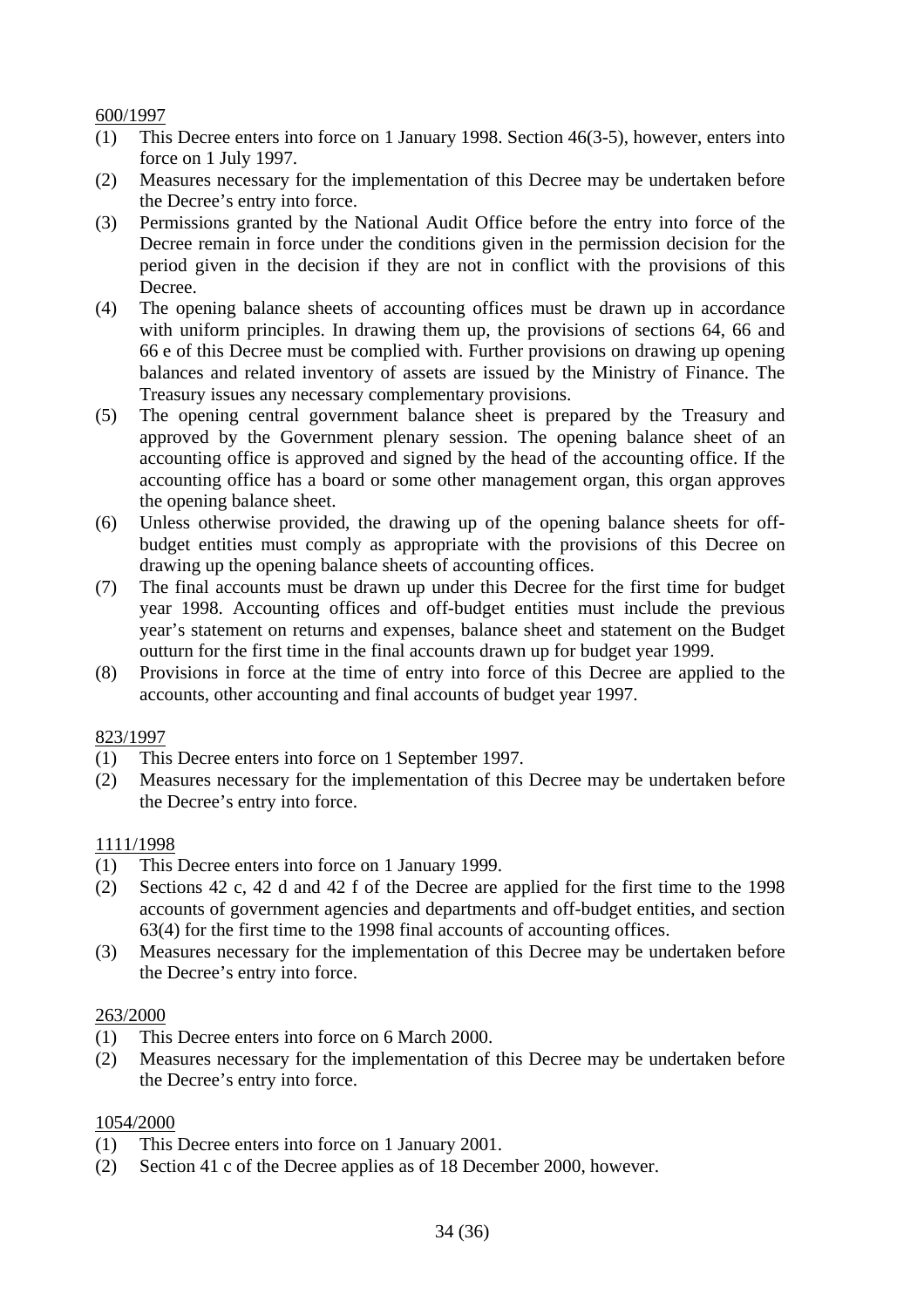(3) Measures necessary for the implementation of this Decree may be undertaken before the Decree's entry into force.

# 1252/2001

- (1) This Decree enters into force on 1 January 2002.
- (2) Measures necessary for the implementation of this Decree may be undertaken before the Decree's entry into force.

# 718/2002

(1) This Decree enters into force on 1 September 2002.

# 1175/2002

- (1) This Decree enters into force on 1 January 2003.
- (2) The Decree is applied for the first time to the Budget, accounting and final accounts of budget year 2003.

# 321/2003

- (1) This Decree enters into force on 24 April 2003.
- (2) Section 4 of the Decree is applied for the first time to the Budget for budget year 2004.

# 936/2003

- (1) This Decree enters into force on 20 November 2003.
- (2) This Decree is applied for the first time to the Budget for budget year 2003.

#### 254/2004

- (1) This Decree enters into force on 15 April 2004.
- (2) Decree section 66 f (2), and sections 67, 67 a, 67 b, 68, 68 a, 68 b and 69 c will be applied for the first time in the budget for budget year 2004 and in the accounting, accountancy and reporting for the financial year 2004. The government agencies must provide the Treasury with the information for the 2004 budget year required in preparation of the Budget outturn statements and accounts of the Budget authorizations and the exercise thereof.
- (3) Decree sections 1 b, 11, 14, 23, 29, 30 and 37−39, section 41(2), section 42 a (1), and sections 54 a, 62−65, 65 a, 65 b, 66 h and 66 i will be applied for the first time in the budget for budget year 2005 and in the accounting, accountancy and reporting for the financial year 2005.
- (4) Sections 8−10 of the decree will be applied to the period of operational and financial planning commencing from the beginning of 2006.
- (5) The financial rules of the accounting office shall comply with the requirements stipulated in 69 b by 31 December 2005. However, the regulations referred to in sections 29, 30 and 37−39 and in section 69 b, subsection 2(4), shall be included in the financial rules by 1 January 2005.
- (6) Measures necessary for the implementation of this Decree may be undertaken before the Decree's entry into force.

#### 1253/2004

- (1) This Decree enters into force on 1 January 2005.
- (2) Measures necessary for the implementation of this Decree may be undertaken before the Decree's entry into force.